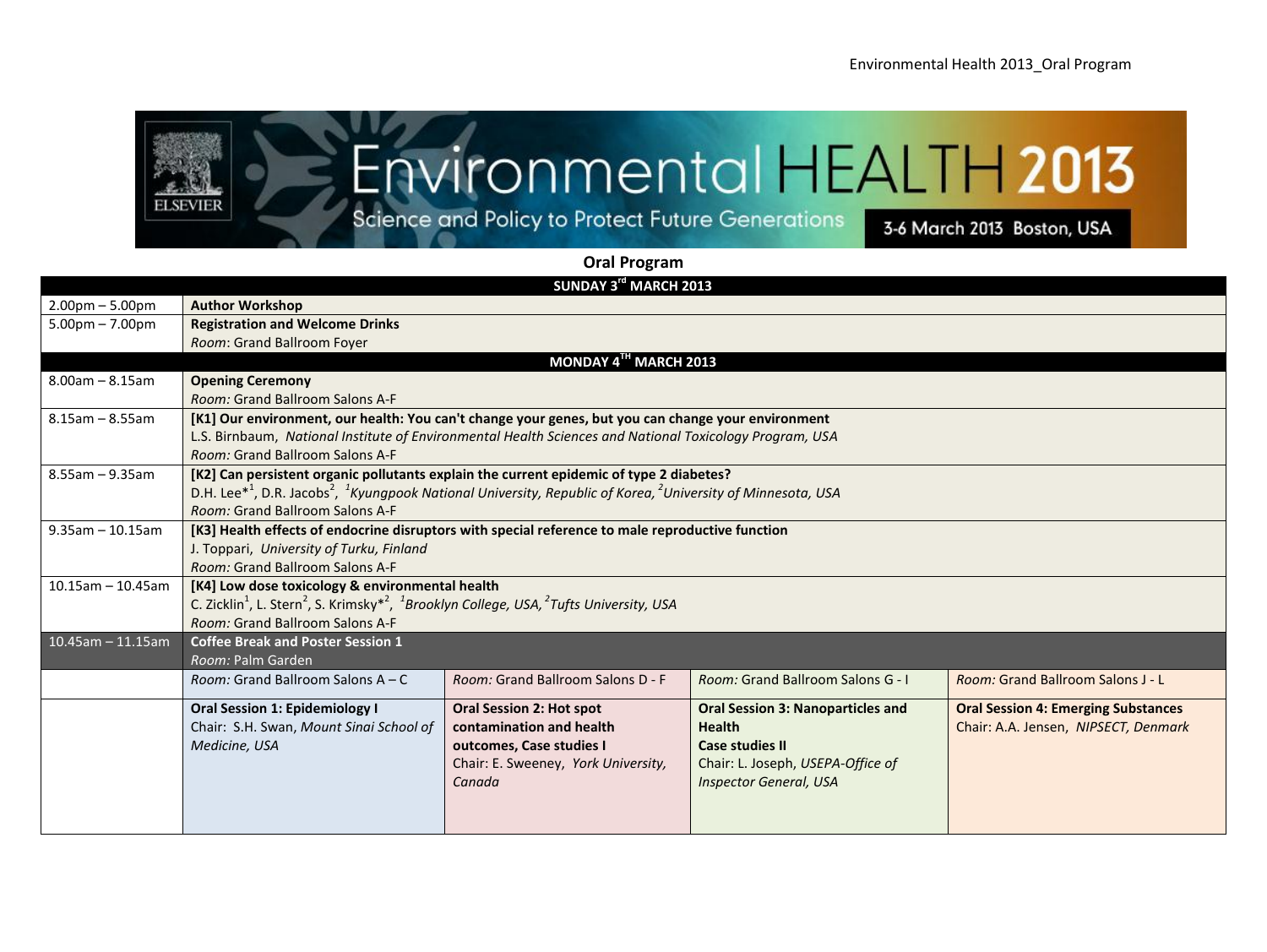| $11.15$ am - 11.35am | [O1.1] Prenatal exposure to endocrine<br>disruptors and birth weight in a Dutch<br>cohort - Preliminary findings<br>M. de Cock <sup>*1</sup> , M.H. Lamoree <sup>2</sup> , J. Legler <sup>2</sup> ,<br>M. van de Bor <sup>1</sup> , <sup>1</sup> VU University<br>Amsterdam, The Netherlands, <sup>2</sup> Institute<br>for Environmental Studies, The<br>Netherlands                                                                                  | [O2.1] Overview of the superfund<br>research program at the Harvard<br><b>School of Public Health</b><br>K.E. von Stackelberg, Harvard School<br>of Public Health, USA                                                                                                                                                                                                                                                                                                                                                                                                                                                                                                | [O3.1] EPA needs to manage<br>nanomaterial risks more effectively<br>L. Joseph*, K. Ramakrishnan, T.<br>Thompson, USEPA-Office of Inspector<br>General, USA                                                                                                                                                                                                                                                                                                                                                                                                                                                                     | [O4.1] Human biomonitoring and<br>biobanking for identifying time trends of<br>human exposure<br>A. Gies*, M. Kolossa, C. Schulz, C.<br>Schröter-Kermani, M. Seiwert, German<br><b>Federal Environment Agency, Germany</b>                                                  |
|----------------------|--------------------------------------------------------------------------------------------------------------------------------------------------------------------------------------------------------------------------------------------------------------------------------------------------------------------------------------------------------------------------------------------------------------------------------------------------------|-----------------------------------------------------------------------------------------------------------------------------------------------------------------------------------------------------------------------------------------------------------------------------------------------------------------------------------------------------------------------------------------------------------------------------------------------------------------------------------------------------------------------------------------------------------------------------------------------------------------------------------------------------------------------|---------------------------------------------------------------------------------------------------------------------------------------------------------------------------------------------------------------------------------------------------------------------------------------------------------------------------------------------------------------------------------------------------------------------------------------------------------------------------------------------------------------------------------------------------------------------------------------------------------------------------------|-----------------------------------------------------------------------------------------------------------------------------------------------------------------------------------------------------------------------------------------------------------------------------|
| $11.35$ am - 11.55am | [O1.2] TNFA -308 G/A polymorphism<br>and the interaction with dietary intake<br>of fatty acids affect<br>overweight/obesity risk in Sicilian<br>women<br>A. Agodi <sup>*1</sup> , M. Barchitta <sup>1</sup> , A.<br>Quattrocchi <sup>1</sup> , G. Valenti <sup>1</sup> , F. Lodato <sup>2</sup> , A.<br>Marchese <sup>2</sup> , <sup>1</sup> Università degli Studi di<br>Catania, Italy, <sup>2</sup> Azienda Ospedaliero<br>Universitaria, ItalyOral | [O2.2] Association between blood<br>mercury levels and proximity to<br>industrial facilities<br>P. Fernández-Navarro*1,2, J. García-<br>Pérez <sup>1,2</sup> , M. Gonzalez-Sanchez <sup>1</sup> , E.<br>García-Esquinas <sup>1,2</sup> , G. López-Abente <sup>1</sup><br>$n^2$ , J. Astray <sup>3</sup> , M.A. Fernández <sup>4</sup> , M.<br>Martínez <sup>5</sup> , N. Aragonés <sup>1,2</sup> , <sup>1</sup> Carlos III<br>Institute of Health, Spain, <sup>2</sup> CIBERESP,<br>Spain, <sup>3</sup> Madrid Regional Health and<br>Consumer Affairs Authority, Spain,<br>$^4$ CSIC, Spain, $^5$ Health Prevention and<br>Environmental Health Department,<br>Spain | [O3.2] Nano Zinc oxide permeates and<br>disrupts the intestinal barrier in<br>Xenopus embryos: Are the effects<br>dependent upon size, shape and<br>surface reactivity?<br>P. Mantecca <sup><math>*</math>1</sup> , R. Bacchetta <sup>2</sup> , L. Del<br>Giacco <sup>2</sup> , U. Fascio <sup>3</sup> , N. Santo <sup>3</sup> , E.<br>Moschini <sup>1</sup> , M. Camatini <sup>1</sup> , P. Bonfanti <sup>1</sup> ,<br>A. Colombo <sup>1</sup> , <sup>1</sup> University of Milano<br>Bicocca, Italy, <sup>2</sup> Department of<br>Biosciences, University of Milan, Italy,<br><sup>3</sup> ICIMA, University of Milan, Italy | [O4.2] Environmental phthalate exposure<br>in relation to differential toxicological<br>outcomes in MCF-7 and MDA-MB-231 cell<br><b>lines</b><br>M.T. Das, I.S. Thakur*, Jawaharlal Nehru<br>University, India                                                              |
| $11.55$ am - 12.15pm | [O1.3] Organochlorine<br>pesticide exposure and risk of type 2<br>diabetes in northern Benin (West<br>Africa)<br>C. Azandjeme $*^{1,2}$ , M. Bouchard <sup>1</sup> , F.<br>Djrolo <sup>2</sup> , D. Houinato <sup>2</sup> , H. Delisle <sup>1</sup> ,<br>University of Montreal, Canada, <sup>2</sup><br>University of Abomey-Calavi, Benin                                                                                                            | [O2.3] Social drivers of adoption of<br>cleaner cooking practices: A<br>formative assessment in two social<br>contexts in Yogyakarta, Indonesia<br>C. Geary <sup>*1</sup> , C. Prabawanti <sup>2</sup> , C.<br>Aristanti <sup>3</sup> , P. Utami <sup>3</sup> , <sup>1</sup> FHI 360, USA,<br><sup>2</sup> FHI 360, Indonesia, <sup>3</sup> Yayasan Dian<br>Desa, Indonesia                                                                                                                                                                                                                                                                                           | [O3.3] Elevated Alzheimer's amyloid-<br>β40 and 42 in brains of mice exposed<br>to air pollution<br>S.H. Kim <sup>1</sup> , E. Knight <sup>1</sup> , E.L. Saunders <sup>2</sup> ,<br>A.K. Cuevas <sup>2</sup> , M. Popovetch <sup>2</sup> , L.C.<br>Chen <sup>2</sup> , S. Gandy <sup>*1</sup> , <sup>1</sup> Mount Sinai<br>School of Medicine, USA, <sup>2</sup> New York<br>University, USA                                                                                                                                                                                                                                  | [O4.3] Transgenic zebrafish reporters as<br>assessments for endocrine-distupting<br>chemicals<br>J. He, Z. Yin*, Chinese Academy of<br>Sciences, China                                                                                                                      |
| 12.15pm - 12.35pm    | [O1.4] Enabling healthy living:<br>Spatiotemporal patterns of prevalence<br>of overweight and obesity among<br>youths in the United States<br>S. Adu-Prah*, T.J. Oyana, Southern<br>Illinois University, USA                                                                                                                                                                                                                                           | [O2.4] Assessment of health care<br>waste management practices<br>among health care workers working<br>at tertiary care settings of Pakistan<br>R. Kumar*, J. Ahmed, A.K.<br>Chandio, Health Services Academy,<br>Pakistan                                                                                                                                                                                                                                                                                                                                                                                                                                            | [O3.4] Operationalization and<br>application of "early warning signs" to<br>screen nanomaterials for harmful<br>properties operationalizationand<br>application of "early warning signs" to<br>screen nanomaterials for harmful<br>properties<br>S.F. Hansen <sup>*1</sup> , K.N. Nielsen <sup>2</sup> , N.<br>Knudsen <sup>3</sup> , K.D. Grieger <sup>4</sup> , A.                                                                                                                                                                                                                                                            | [O4.4] Seasonal variations in the<br>concentration and distribution of<br>estrogens and pharmaceuticals in<br>drinking water sources and rivers in the<br>Luan River Basin, China<br>J.H. Shi*, J.L. Cao, X.W. Liu, Y.X. Li, Z.F.<br>Yang, Beijing Normal University, China |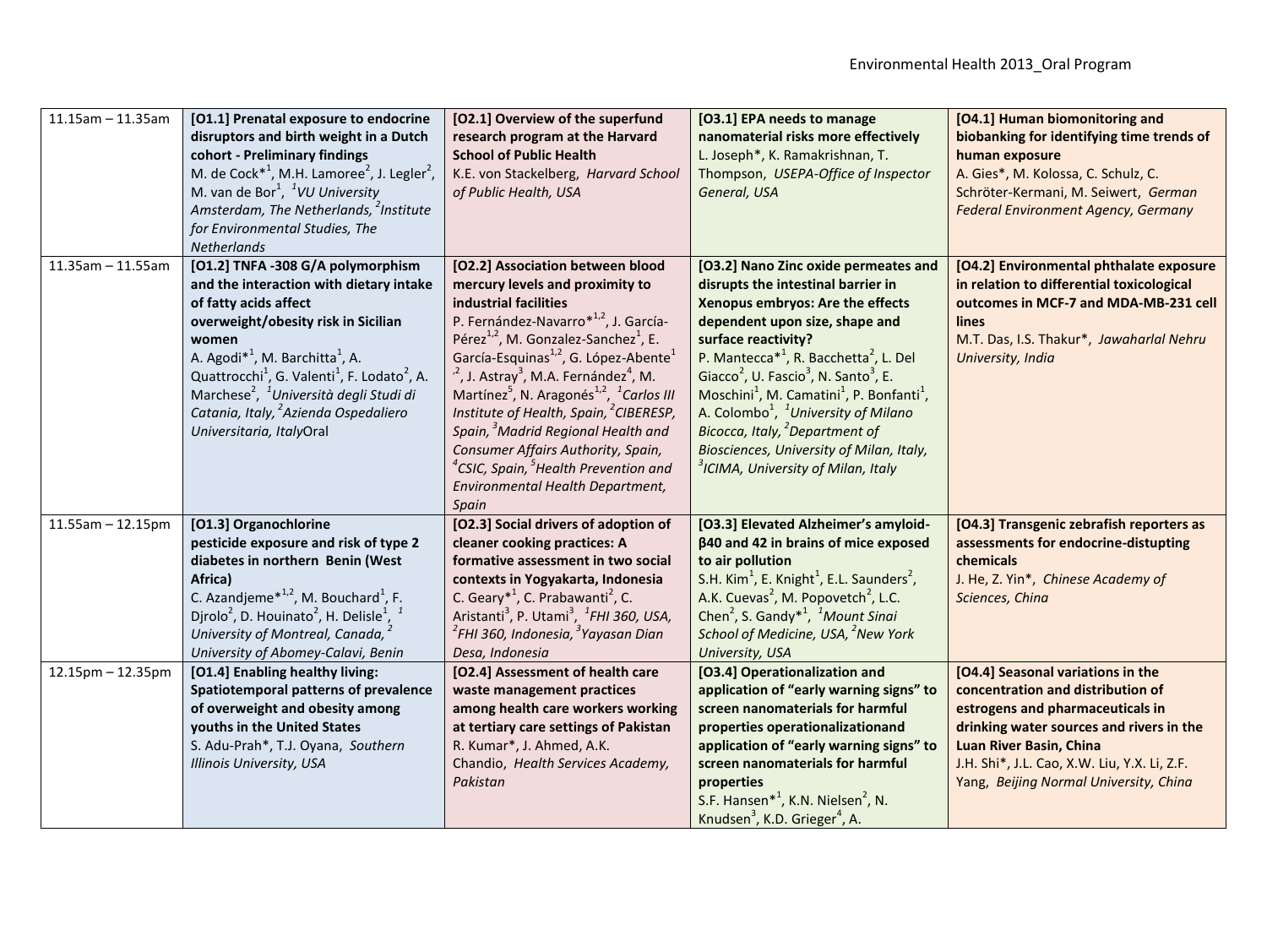|                        |                                                                                                                          |                                                                               | Baun <sup>1</sup> , <sup>1</sup> Technical University of                                                                                                 |                                                                                  |
|------------------------|--------------------------------------------------------------------------------------------------------------------------|-------------------------------------------------------------------------------|----------------------------------------------------------------------------------------------------------------------------------------------------------|----------------------------------------------------------------------------------|
|                        |                                                                                                                          |                                                                               | Denmark, Denmark, <sup>2</sup> GenØk, Centre for<br>Biosafety, Norway, <sup>3</sup> LEO Pharma A/S,                                                      |                                                                                  |
|                        |                                                                                                                          |                                                                               | Denmark, <sup>4</sup> RTI International, USA                                                                                                             |                                                                                  |
| $12.35am - 12.55am$    | [O1.5] Modeling chemical and non-                                                                                        | [O2.5] Carcinogenic risks of                                                  | [O3.5] Genomic-level effects of carbon                                                                                                                   | [O4.5] Diagnosis of river basins:                                                |
|                        | chemical stressor exposures for                                                                                          | polycyclic aromatic hydrocarbons in                                           | nanotubes                                                                                                                                                | <b>Concentration of pharmaceuticals and</b>                                      |
|                        | effects-based cumulative risk                                                                                            | the air, water and aquatic products                                           | D.A. Sarigiannis <sup>*1</sup> , G. Cimino-Reale <sup>2</sup> , T.                                                                                       | personal care products in river water tell                                       |
|                        | assessment of attention deficit                                                                                          | from a large Chinese lake                                                     | Coccini <sup>3</sup> , L. Manzo <sup>4</sup> , <sup>1</sup> Aristotle                                                                                    | us wastewater burden and treatment                                               |
|                        | hyperactivity disorder (ADHD)-related                                                                                    | F.L. Xu*, N. Qin, W. He, X.Z.                                                 | University of Thessaloniki, Greece,                                                                                                                      | level in river basin                                                             |
|                        | behavior in a low-income community                                                                                       | Kong, Peking University, China                                                | <sup>2</sup> National Cancer Institute, Italy, <sup>3</sup> IRCCS                                                                                        | N. Nakada* <sup>1</sup> , S. Hanamoto <sup>1</sup> , M.                          |
|                        | M.P. Fabian $*^{1,2}$ , J.L. Peters <sup>1</sup> , S.A.                                                                  |                                                                               | Foundation, Italy, <sup>4</sup> University of Pavia,                                                                                                     | Narumiya <sup>1</sup> , T. Azuma <sup>1</sup> , Y. Kurose <sup>1</sup> , V.      |
|                        | Korrick <sup>2,3</sup> , J.I. Levy <sup>1,2</sup> , <sup>1</sup> Boston                                                  |                                                                               | Italy                                                                                                                                                    | Kumar <sup>1</sup> , S. Okamoto <sup>1</sup> , J. Zhang <sup>1</sup> , H.        |
|                        | University School of Public Health, USA,                                                                                 |                                                                               |                                                                                                                                                          | Tanaka <sup>1</sup> , <sup>1</sup> Kyoto University, Japan,                      |
|                        | <sup>2</sup> Harvard School of Public Health, USA,                                                                       |                                                                               |                                                                                                                                                          | <sup>2</sup> Shenzhen Water, China                                               |
|                        | <sup>3</sup> Brigham and Women's Hospital, USA                                                                           |                                                                               |                                                                                                                                                          |                                                                                  |
| $12.55$ pm $- 1.15$ pm | [O1.6] Biological implications of                                                                                        | [O2.6] Seasonal and spatial                                                   | [O3.6] Size and concentration                                                                                                                            | [O4.6] Psychotropic substances in the air:                                       |
|                        | persistent organic pollutants (POPs) in                                                                                  | distribution of estrogens and                                                 | dependent exposure impacts of silver                                                                                                                     | The state-of-art, experience and possible                                        |
|                        | visceral and subcutaneous adipose                                                                                        | pharmaceuticals in drinking water                                             | nanoparticle (Nano Ag) on alveolar                                                                                                                       | importance                                                                       |
|                        | tissue of obese individuals - Putative                                                                                   | sources and rivers in the Luan River                                          | surface tension                                                                                                                                          | A. Cecinato*, C. Balducci, National                                              |
|                        | influence in weight loss                                                                                                 | Basin, China                                                                  | A. Valladares <sup>1</sup> , T. Poteat <sup>1</sup> , K. Levine <sup>2</sup> , Z.                                                                        | <b>Research Council of Italy, Italy</b>                                          |
|                        | D. Pestana* <sup>1</sup> , G. Faria <sup>2</sup> , C. Sá <sup>1</sup> , V.                                               | J.H. Shi*, X.W. Liu, J.L. Cao, Y.X. Li,                                       | Hendren <sup>2</sup> , N. Ujah <sup>1</sup> , R. Bang <sup>2</sup> , P.                                                                                  |                                                                                  |
|                        | Fernandes <sup>1,3</sup> , D. Teixeira <sup>1</sup> , J.T.<br>Guimarães <sup>1,2</sup> , A.C. Santos <sup>1,4</sup> , R. | Z.F. Yang, Beijing Normal University,                                         | Srinivas <sup>2</sup> , J. Bang <sup>*1</sup> , <sup>1</sup> North Carolina                                                                              |                                                                                  |
|                        | Monteiro <sup>1</sup> , V. Domingues <sup>3</sup> , C.                                                                   | China                                                                         | Central University, USA, <sup>2</sup> Research                                                                                                           |                                                                                  |
|                        | Calhau <sup>1</sup> , <sup>1</sup> Porto University, Portugal, $2$ S.                                                    |                                                                               | Triangle Institute International, USA                                                                                                                    |                                                                                  |
|                        | João Hospital, Portugal, <sup>3</sup> REQUIMTE -                                                                         |                                                                               |                                                                                                                                                          |                                                                                  |
|                        | ISEP, Portugal, <sup>4</sup> Institute of Public                                                                         |                                                                               |                                                                                                                                                          |                                                                                  |
|                        | Health UP, Portugal                                                                                                      |                                                                               |                                                                                                                                                          |                                                                                  |
| $1.15$ pm – 2.30pm     | <b>Lunch and Poster Session 1</b>                                                                                        |                                                                               |                                                                                                                                                          |                                                                                  |
|                        | Room: Palm Garden                                                                                                        |                                                                               |                                                                                                                                                          |                                                                                  |
| $2.30$ pm $- 2.50$ pm  | [O1.7] Social and environmental                                                                                          | [O2.7] Bioaerosol exposure from                                               | [O3.7] Effect of alteration of                                                                                                                           | [O4.7] Drugs of abuse in river water in                                          |
|                        | determinants of children obesity in                                                                                      | composting facilities: Steps towards                                          | nanocomposites on their physico-                                                                                                                         | <b>Central Spain</b>                                                             |
|                        | Mexican cities; What are the health                                                                                      | dispersion modelling improvements                                             | chemical and cytotoxic properties                                                                                                                        | A. Mendoza <sup>1</sup> , S. González-Alonso <sup>2</sup> , M.                   |
|                        | policy options? A case study                                                                                             | P. Douglas <sup><math>*</math><sup>1</sup>, S. Tyrrel<sup>1</sup>, R.</sup>   | evaluated by transcriptomics in Caco-                                                                                                                    | Catalá <sup>2</sup> , N. Mastroianni <sup>3</sup> , D. Barceló <sup>3</sup> , M. |
|                        | E. Cifuentes $*^{1,2}$ , L. Hernández <sup>2</sup> , E.                                                                  | Kinnersley <sup>2</sup> , K. Walsh <sup>2</sup> , P. Longhurst <sup>1</sup> , | 2 cells                                                                                                                                                  | López de Alda $3$ , Y.                                                           |
|                        | Orozco <sup>2</sup> , <sup>1</sup> Harvard School of Public                                                              | S. Pollard <sup>1</sup> , G. Drew <sup>1</sup> , <sup>1</sup> Cranfield       | M. Fisichella <sup>1</sup> , F. Berenguer <sup>1</sup> , G.                                                                                              | Valcárcel <sup>*1</sup> , <sup>1</sup> Fuenlabrada Hospital, Spain,              |
|                        | Health, USA, <sup>2</sup> Instituto Nacional de                                                                          | University, UK, <sup>2</sup> Environment Agency,                              | Steinmetz <sup>1</sup> , M. Auffan <sup>2,3</sup> , J. Rose <sup>2,3</sup> , O.<br>Prat <sup>*1,3</sup> , <sup>1</sup> CEA, France, <sup>2</sup> CEREGE, | <sup>2</sup> Rey Juan Carlos University, Spain,                                  |
|                        | Salud Publica, Mexico                                                                                                    | UK                                                                            | France, <sup>3</sup> iCEINT, France                                                                                                                      | <sup>3</sup> Spanish Council for Scientific Research,                            |
|                        |                                                                                                                          |                                                                               |                                                                                                                                                          | Spain                                                                            |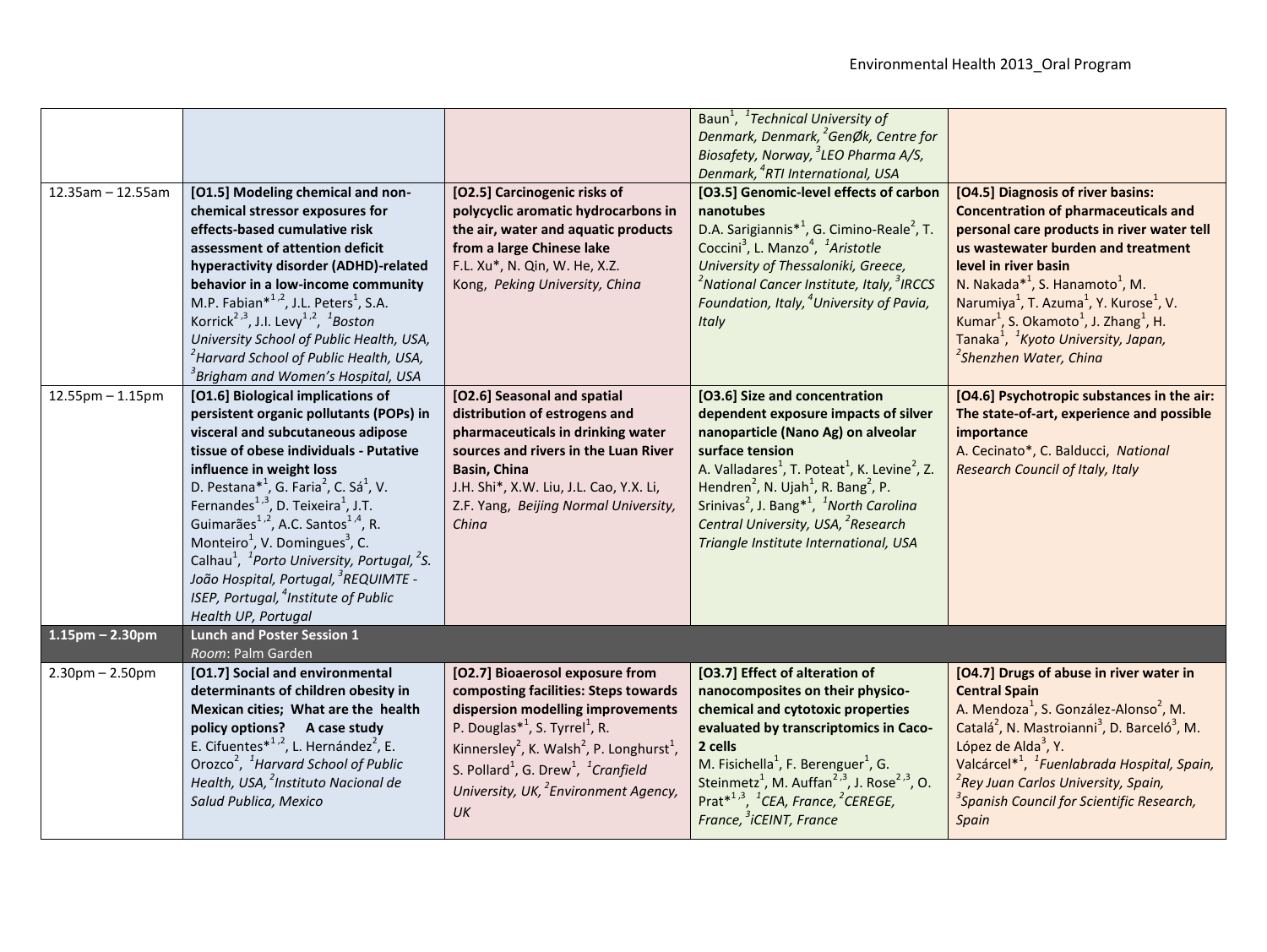| $2.50$ pm $- 3.10$ pm | [O1.8] Associations between<br>background exposure to mixed<br>persistent organic pollutants and<br>altered homeostasis of blood glucose<br>over time: The coronary artery risk<br>development in young adults (CARDIA)<br>study<br>J.R. Suarez-Lopez <sup><math>*</math>1</sup> , D.R. Jacobs <sup>1</sup> , M.<br>Steffes <sup>1</sup> , D.H. Lee <sup>2</sup> , <sup>1</sup> University of<br>Minnesota, USA, <sup>2</sup> Kyungpook University,<br>Republic of Korea | [O2.8] Geochemical speciation and<br>potential toxicity of trace elements<br>in river sediments<br>B. Gupta, R. Kumar*, M. Rani, Indian<br>Institute of Technology Roorkee,<br>India                                                                                                                                                                                        | [O3.8] A transparent approach to<br>prioritizing nanomaterial hazard<br>research<br>M.E. Bates <sup>1</sup> , J.M. Keisler <sup>2</sup> , I.<br>Linkov <sup>*1</sup> , <sup>1</sup> US Amry Engineer Research<br>and Development Center, USA,<br><sup>2</sup> University of Massachusetts, USA                                                                                                                                                                                                                                      | [O4.8] Nanomaterials safety<br>investigation: Analysis of genotoxic<br>effects in a human bronchial epithelial<br>cell line<br>H. Louro, A. Tavares, M.J. Silva*, National<br>Institute of Health Dr. Ricardo Jorge,<br>Lisbon, Portugal |
|-----------------------|--------------------------------------------------------------------------------------------------------------------------------------------------------------------------------------------------------------------------------------------------------------------------------------------------------------------------------------------------------------------------------------------------------------------------------------------------------------------------|-----------------------------------------------------------------------------------------------------------------------------------------------------------------------------------------------------------------------------------------------------------------------------------------------------------------------------------------------------------------------------|-------------------------------------------------------------------------------------------------------------------------------------------------------------------------------------------------------------------------------------------------------------------------------------------------------------------------------------------------------------------------------------------------------------------------------------------------------------------------------------------------------------------------------------|------------------------------------------------------------------------------------------------------------------------------------------------------------------------------------------------------------------------------------------|
| $3.10pm - 3.30pm$     | [O1.9] Tungsten and stroke association<br>investigated in NHANES 1999-2010<br>J. Tyrrell* <sup>1</sup> , T.S. Galloway <sup>1</sup> , D. Melzer <sup>1</sup> ,<br>M.H. Depledge <sup>1</sup> , N.J. Osborne <sup>1</sup><br><sup>,2</sup> , <sup>1</sup> University of Exeter, UK, <sup>2</sup> Murdoch<br>Research Childrens Institute, Australia                                                                                                                       | [O2.9] Identification of bacteria<br>pollution hot-spots following E. coli<br>enumeration and<br>watershed/sewershed GIS mapping<br>V. Sigler <sup>*1</sup> , J. Lis <sup>2</sup> , A. Pekalska <sup>1</sup> , R.<br>Becker <sup>1</sup> , J. Sanders <sup>1</sup> , <sup>1</sup> University of<br>Toledo, USA, <sup>2</sup> Cuyahoga County<br><b>Board of Health, USA</b> | [O3.9] Do geothermal electric plants<br>pose health risks for nearby<br>communities? Results from an<br>assessment around a large compound<br>in Baja California, Mexico<br>M. López- Cervantes <sup>1</sup> , L.L. Tirado-<br>Gómez $*^{1,2}$ , P. Tomé-Sandoval <sup>1</sup> , R.L.<br>Pacheco-Domínguez <sup>1</sup> , F.J. García-<br>Gómez <sup>1</sup> , R. Santracruz-<br>Benitez <sup>1</sup> , <sup>1</sup> Universidad Nacional<br>Autónoma de México, Mexico,<br><sup>2</sup> Instituto Nacional de Pediatría,<br>Mexico | [O4.9] Environmental obesogens: Are<br>they bad to the bone?<br>J. Watt*, F. Andrews, J.<br>Schlezinger, Boston University School of<br>Public Health, USA                                                                               |
| $3.30$ pm $-3.50$ pm  | [O1.10] A longitudinal assessment of<br>exposures to pyrethroid pesticides to<br>children in low-income public housing<br>in Boston, MA<br>K.R. Attfield*, G. Adamkiewicz, M.<br>Hughes, J.D. Spengler, L. Tao, M. Kapp,<br>C. Lu, Harvard School of Public Health,<br><b>USA</b>                                                                                                                                                                                        | [O2.10] The potential of urban<br>agriculture to improve nutrition and<br><b>Environment</b><br>I. Hagsten <sup>*1</sup> , J. Govis <sup>1</sup> , <sup>1</sup> International<br>Organic Inspectors Association, USA,<br><sup>2</sup> University of Chicago, USA                                                                                                            | [O3.10] Beyond mercury - Health risks<br>in artisanal small-scale gold mining<br>S. Bose-O'Reilly <sup>1,2</sup> , <sup>1</sup> WHO<br><b>Collaborating Centre for Occupational</b><br>Health, Germany, <sup>2</sup> University for Health<br>Sciences, Austria                                                                                                                                                                                                                                                                     | [04.10] Indoor assessment in day care<br>centers environments<br>A. Mendes, L. Aguiar, C. Pereira, D.<br>Mendes, P. Neves, S. Pinho, J.P.F.<br>Teixeira*, National Institute of Health,<br>Portugal                                      |
| $3.50$ pm – 4.25pm    | <b>Coffee Break and Poster Session 1</b><br>Room: Palm Garden                                                                                                                                                                                                                                                                                                                                                                                                            |                                                                                                                                                                                                                                                                                                                                                                             |                                                                                                                                                                                                                                                                                                                                                                                                                                                                                                                                     |                                                                                                                                                                                                                                          |
| $4.25$ pm $- 4.45$ pm | [O1.11] Air pollution and atrial<br>fibrillation onset:A population based<br>study in Southern Israel                                                                                                                                                                                                                                                                                                                                                                    | [O2.11] Surface mining of coal,<br>human health disparities, and air<br>and water quality in southern West                                                                                                                                                                                                                                                                  | [O3.11] Product environmental<br>management and corporate social<br>responsibility in the toy industry: Toy                                                                                                                                                                                                                                                                                                                                                                                                                         | [O4.11] The connectivity paradigm to<br>cumulative risk assessment<br>D.A. Sarigiannis <sup>*1,3</sup> , S.P. Karakitsios <sup>1,2</sup> , A.                                                                                            |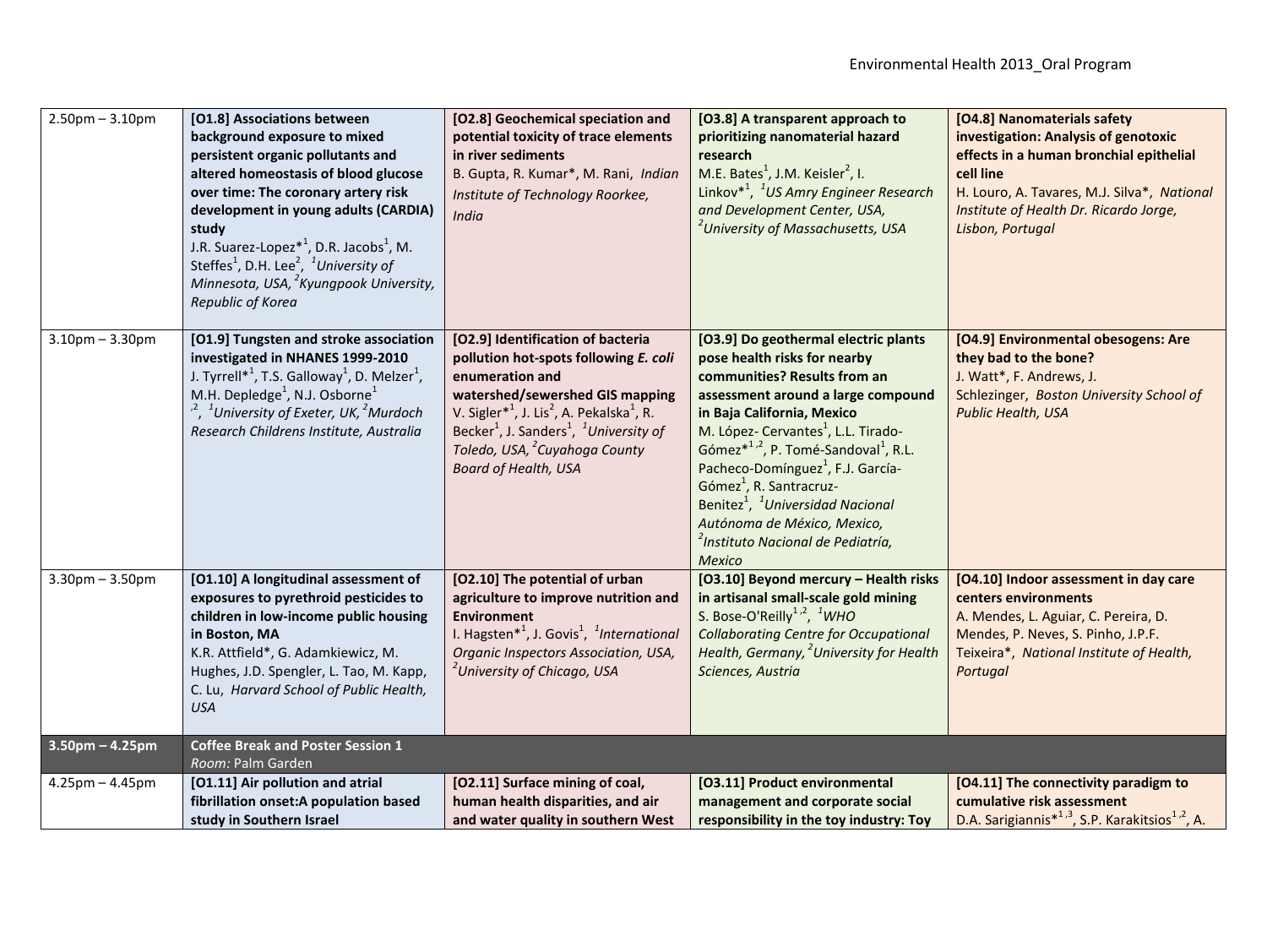|                                              | M. Yitshak Sade <sup>*1</sup> , A. Vodonos <sup>1,2</sup> , M.<br>Friger <sup>1</sup> , G. Amit <sup>3</sup> , L. Novack <sup>1</sup> , V.<br>Novack <sup>2</sup> , <sup>1</sup> Ben-Gurion University of the<br>Negev, Israel, <sup>2</sup> Clinical Research Center,<br>Soroka University Medical Center,<br>Israel, <sup>3</sup> Department of Cardiology,<br>Soroka University Medical Center, Israel                                                                                                                            | Virginia<br>W. Orem <sup>*1</sup> , C. Tatu <sup>2</sup> , L. Crosby <sup>1</sup> , A.<br>Kolker <sup>1</sup> , M. Engle <sup>3</sup> , N. Geboy <sup>1</sup> , M.<br>Varonka <sup>1</sup> , A. Bates <sup>1</sup> , R. Crews <sup>1</sup> , <sup>1</sup> U.S.<br>Geological Survey, Reston, VA, USA,<br><sup>2</sup> University of Medicine and<br>Pharmacy, Timisoara, Romania, <sup>3</sup> U.S.<br>Geological Survey, El Paso, TX, USA                                                                                                                                        | recalls in Brazil tendencies and actions<br>S.G. Gueiros Teixeira* <sup>1</sup> , M.L. Lima de<br>Paula <sup>1</sup> , L.V.C. Vidal de<br>Carvalho <sup>1</sup> , <sup>1</sup> Federal University of Rio de<br>Janeiro, Brazil, <sup>2</sup> FFederal University of<br>Rio de Janeiro, Brazil, <sup>3</sup> Federal<br>University of Rio de Janeiro, Brazil                                                                   | Gotti <sup>1,2</sup> , G. Cimino-Reale <sup>4</sup> , <sup>1</sup> Aristotle<br>University of Thessaloniki, Greece, <sup>2</sup> Centre<br>for Research and Technology Hellas,<br>Greece, <sup>3</sup> European Commission - Joint<br>Research Centre, Italy, <sup>4</sup> National Cancer<br>Institute, Italy                                                                                                                                                                                                                       |
|----------------------------------------------|--------------------------------------------------------------------------------------------------------------------------------------------------------------------------------------------------------------------------------------------------------------------------------------------------------------------------------------------------------------------------------------------------------------------------------------------------------------------------------------------------------------------------------------|-----------------------------------------------------------------------------------------------------------------------------------------------------------------------------------------------------------------------------------------------------------------------------------------------------------------------------------------------------------------------------------------------------------------------------------------------------------------------------------------------------------------------------------------------------------------------------------|-------------------------------------------------------------------------------------------------------------------------------------------------------------------------------------------------------------------------------------------------------------------------------------------------------------------------------------------------------------------------------------------------------------------------------|--------------------------------------------------------------------------------------------------------------------------------------------------------------------------------------------------------------------------------------------------------------------------------------------------------------------------------------------------------------------------------------------------------------------------------------------------------------------------------------------------------------------------------------|
| $4.45$ pm $- 5.05$ pm                        | [O1.12] The effects of air pollution on<br>children health in the Czech Republic<br>R.J. Sram, Institute of Experimental<br>Medicine AS CR, Czech Republic                                                                                                                                                                                                                                                                                                                                                                           | [O2.12] Selenomethionine protects<br>against neuronal degeneration by<br>methylmercury in the developing rat<br>brain<br>M. Sakamoto <sup>*1</sup> , A. Yasutake <sup>1</sup> , A.<br>Kakita <sup>2</sup> , M. Ryofuku <sup>2</sup> , H.M. Chan <sup>3</sup> , M.<br>Yamamoto <sup>1</sup> , S. Oumi <sup>4</sup> , S. Kobayashi <sup>4</sup> ,<br>C. Watanabe <sup>4</sup> , <sup>1</sup> National Instutute<br>for Minamata Disease, Japan,<br><sup>2</sup> Niigata University, Japan, <sup>3</sup> University<br>of Ottawa, Canada, <sup>4</sup> University of<br>Tokyo, Japan | [O3.12] Assessment of the<br>contribution of wildfires on ozone<br>concentrations in the central US-<br><b>Mexico border region</b><br>D.W. DuBois $*^1$ , M.C. Chalbot <sup>2</sup> , I.G.<br>Kavouras <sup>1</sup> , <sup>1</sup> New Mexico State<br>University, USA, <sup>2</sup> University of Arkansas<br>for Medical Sciences, USA                                                                                     | [O4.12] Characterization of the<br>interaction between cadmium and<br>chlorpyrifos in incurring synergistic<br>hepatoxicity<br>L. Chen, G. Qu, X. Sun, J. Liu*, N. Sang, Y.<br>Du, Chinese Academy of Sciences, China                                                                                                                                                                                                                                                                                                                |
| $5.05$ pm $-5.25$ pm                         | [O1.13] Association between exposure<br>to outdoor air quality and birth weight<br>in the portuguese GISA project birth<br>cohort study<br>M. Castro Ribeiro <sup>*1</sup> , C. Branquinho <sup>2</sup> , F.<br>Santos <sup>3</sup> , M.J. Pereira <sup>1</sup> , <sup>1</sup> Instituto<br>Superior Técnico, Universidade Técnica<br>de Lisboa, Portugal, <sup>2</sup> Faculdade de<br>Ciências, Universidade de Lisboa,<br>Portugal, <sup>3</sup> Administração Regional de<br>Saúde Alentejo, Direção Geral de Saúde,<br>Portugal | [O2.13] Evaluating the image of<br>urban environment on children and<br>youth in deteriorated areasCase<br>study: Sanglaj neighborhood in the<br>city of Tehran, Iran<br>M. Farash Khiabani, F. Farrash<br>Khiabani*, M. Abbaszadegan, Iran<br>university of Science and Technology,<br><b>Iran</b>                                                                                                                                                                                                                                                                               | [O3.13] Contamination profiles of<br>selected organohalogen compounds in<br>sediment and fish samples from<br>riverine and brackish waters of<br>Savannah, Georgia, USA<br>D. Benningfield <sup>1</sup> , B. Cassidy <sup>1</sup> , J.P.<br>Richardson <sup>2</sup> , K.S. Sajwan <sup>*2</sup> , B.G.<br>Loganathan <sup>1</sup> , <sup>1</sup> Murray State University,<br>USA, <sup>2</sup> Savannah State University, USA | [O4.13] Advancing high-throughput<br>assessment of exposure potential<br>P.P. Egeghy <sup>*1</sup> , J.F. Wambaugh <sup>2</sup> , H.<br>Özkaynak <sup>1</sup> , M-R. Goldsmith <sup>1</sup> , D.A. Vallero <sup>1</sup> ,<br>K. Isaacs <sup>1</sup> , E.A. Cohen Hubal <sup>2</sup> , <sup>1</sup> U.S.<br><b>Environmental Protection Agency,</b><br><b>National Exposure Research Laboratory,</b><br>USA, <sup>2</sup> U.S. Environmental Protection<br><b>Agency, National Center for</b><br><b>Computational Toxicology, USA</b> |
| $5.25$ pm $-5.45$ pm<br>$5.45$ pm $-6.05$ pm | [O1.14] The results of polish<br>spirometry day 2011 - Is it a good way<br>for increasing the public awareness<br>about respiratory diseases?<br>A.J. Badyda <sup>*1</sup> , P. Dabrowiecki <sup>2</sup> , E.<br>Swietlik <sup>3</sup> , A. Gayer <sup>1</sup> , D. Mucha <sup>1</sup> , A.<br>Doboszynska <sup>4</sup> , <sup>1</sup> Warsaw University of                                                                                                                                                                          |                                                                                                                                                                                                                                                                                                                                                                                                                                                                                                                                                                                   |                                                                                                                                                                                                                                                                                                                                                                                                                               | [O4.14] "Old" and "new" flame<br>retardants in the Great Lakes atmosphere<br>A. Salamova*, R.A. Hites, Indiana<br>University, USA<br>[O4.15] Hydrogen sulfide gas exposure in<br>appalachian coal-field communities<br>D.S. Simonton <sup>*1</sup> , S. King <sup>2</sup> , <sup>1</sup> Marshall                                                                                                                                                                                                                                    |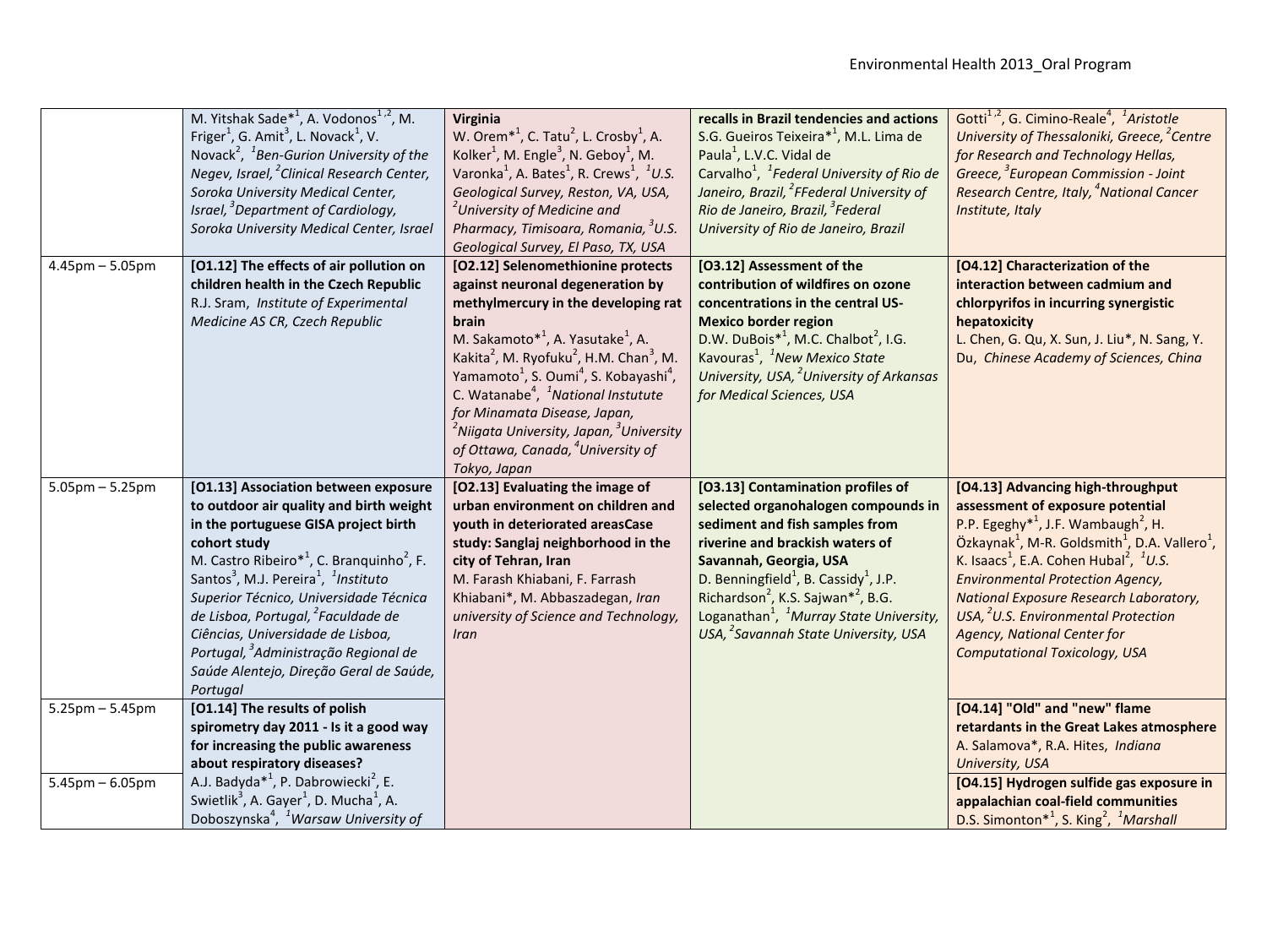|                         | Technology, Poland, <sup>2</sup> Central Clinical<br>Hospital of the Ministry of National<br>Defence, Poland, <sup>3</sup> Medical University of<br>Warsaw, Internal and Cardiology<br>Department, Poland, <sup>4</sup> Medical<br>University of Warsaw, Clinical Nursing<br>Department, Poland                                                |                                                                                                                                                                                                                                                                                                                                                                                                            |                                                                                                                                                                                                                     | University, USA, 2none, USA                                                                                                                                                       |
|-------------------------|------------------------------------------------------------------------------------------------------------------------------------------------------------------------------------------------------------------------------------------------------------------------------------------------------------------------------------------------|------------------------------------------------------------------------------------------------------------------------------------------------------------------------------------------------------------------------------------------------------------------------------------------------------------------------------------------------------------------------------------------------------------|---------------------------------------------------------------------------------------------------------------------------------------------------------------------------------------------------------------------|-----------------------------------------------------------------------------------------------------------------------------------------------------------------------------------|
|                         |                                                                                                                                                                                                                                                                                                                                                | TUESDAY 5TH MARCH 2013                                                                                                                                                                                                                                                                                                                                                                                     |                                                                                                                                                                                                                     |                                                                                                                                                                                   |
| $8.00am - 8.40am$       | [K5] Environment, Health and changing economic conditions in countries in Central and Eastern Europe<br>A. Karpov, Ecologic Safety and Environmental Protection Commission, Russia<br>Room: Grand Ballroom Salons A-F                                                                                                                          |                                                                                                                                                                                                                                                                                                                                                                                                            |                                                                                                                                                                                                                     |                                                                                                                                                                                   |
| $8.40$ am $- 9.20$ am   | [K6] Behavior, social stress and exposure to environmental chemicals<br>S.H. Swan, Mount Sinai School of Medicine, USA<br>Room: Grand Ballroom Salons A-F                                                                                                                                                                                      |                                                                                                                                                                                                                                                                                                                                                                                                            |                                                                                                                                                                                                                     |                                                                                                                                                                                   |
| $9.20$ am $- 10.00$ am  | [K7] Environmental Epigenetics - Methods and tools to identify environmental programming of health and disease<br>A. Baccarelli, Harvard School of Public Health, USA<br>Room: Grand Ballroom Salons A-F                                                                                                                                       |                                                                                                                                                                                                                                                                                                                                                                                                            |                                                                                                                                                                                                                     |                                                                                                                                                                                   |
| $10.00$ am - 10.40am    | [K8] Perinatal effects of low dose exposure to bisphenol A: Towards metabolomics-based phenotypic biomarkers of endocrine disruption?<br>D. Zalko, Institut National de la Recherche Agronomique, France<br>Room: Grand Ballroom Salons A-F                                                                                                    |                                                                                                                                                                                                                                                                                                                                                                                                            |                                                                                                                                                                                                                     |                                                                                                                                                                                   |
| $10.40$ am - 11.15am    | <b>Coffee Break and Poster Session 2</b><br>Room: Palm Garden                                                                                                                                                                                                                                                                                  |                                                                                                                                                                                                                                                                                                                                                                                                            |                                                                                                                                                                                                                     |                                                                                                                                                                                   |
|                         | <b>Oral Session 5: Epidemiology II</b><br>Chairs: J. Legler, VU University, The<br><b>Netherlands</b>                                                                                                                                                                                                                                          | <b>Oral Session 6: Nature- human</b><br>health interactions<br>Chairs: L.N. Vandenberg, Tufts<br>University, USA; L.Y. Xu, Beijing<br>Normal University, China                                                                                                                                                                                                                                             | <b>Oral Session 7: Urban environment</b><br>and health<br>Chairs: M. Rappolder, Federal<br><b>Environment Agency, Germany</b>                                                                                       | <b>Oral Session 8: Climate change and</b><br>health Chair: J.L. Peters, Boston University,<br><b>USA</b>                                                                          |
|                         | Room: Grand Ballroom Salons A-C                                                                                                                                                                                                                                                                                                                | Room: Grand Ballroom Salons D-F                                                                                                                                                                                                                                                                                                                                                                            | Room: Grand Ballroom Salons G-I                                                                                                                                                                                     | Room: Grand Ballroom Salons J-L                                                                                                                                                   |
| $11.15$ am - $11.35$ am | [O5.1] Exposure levels of<br>environmental endocrine disruptors in<br>mother-newborn pairs in China and<br>their placental transfer characteristics<br>L.X. Li <sup>1</sup> , X.Z. Meng <sup>1,2</sup> , B.H. Chen <sup>1</sup> , Y.H.<br>Zhang* <sup>1</sup> , <sup>1</sup> Fudan University, China,<br><sup>2</sup> Tongji University, China | [O6.1] An innovative approach in<br>environmental health education<br>introducing and combining tacit<br>knowledge with explicit knowledge<br>P. Nicolopoulou-Stamati* <sup>1</sup> , L. Hens <sup>2</sup> ,<br>I. Matiatos <sup>1</sup> , C. Kotampasi <sup>1</sup> , P.<br>Stamatis <sup>1</sup> , A.J. Sasco <sup>1</sup> , <sup>1</sup> UoA, Greece,<br>$2$ VITO, Belgium, $3$ Inserm U 897,<br>France | [O7.1] Simulating population<br>exposures and vulnerability attributes<br>for effects-based cumulative risk<br>assessments<br>J.I. Levy*, P. Fabian, J.L. Peters, Boston<br>University School of Public Health, USA | [O8.1] Air quality modeling for the<br>Kawasaki city, greater Tokyo area using a<br>high resolution WRF/chem model<br>K.M. Habib Al Razi*, H. Moritomi, Gifu<br>University, Japan |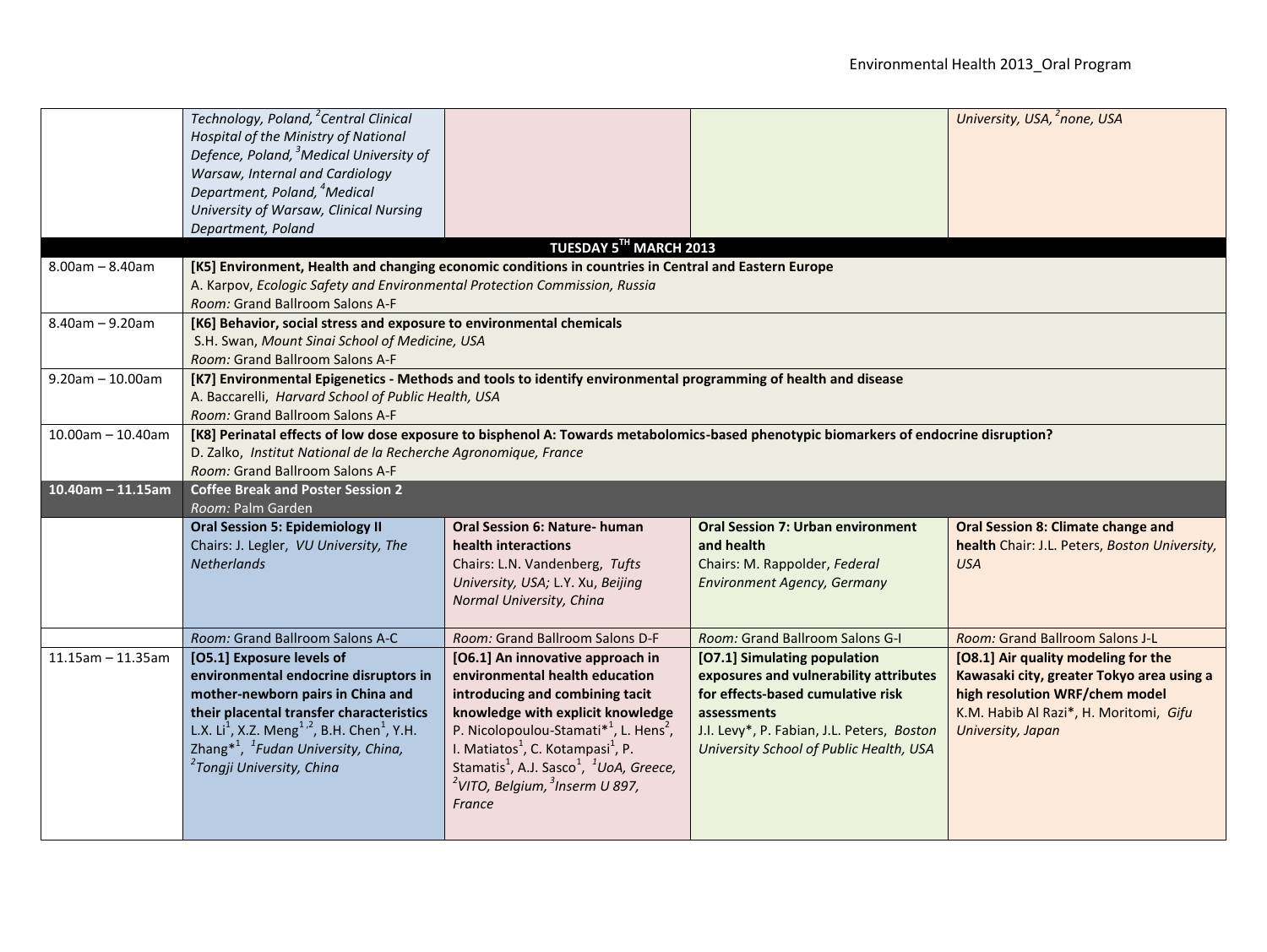| 11.35am - 11.55am       | [O5.2] NHANES data support link<br>between handling of thermal paper<br>receipts and increased urinary<br>bisphenol a excretion<br>R.S. Hehn, University of California,<br>Berkeley, USA                                                                                                                                                                                                                                                                                                                                                                         | [06.2] B. Custer <sup>2</sup> , B. Kone <sup>1</sup> , E.<br>Kouassi <sup>4</sup> , P. Watts <sup>*3</sup> , <sup>1</sup> Swiss Centre<br>for Scientific Research, Swaziland,<br><sup>2</sup> World Agroforestry Centre, China,<br>$^3$ Daluhay, Canada, $^4$ University of<br>Montreal, Canada                                                                                                                                        | [O7.2] Assessment of industry-<br>induced urban human health risk<br>based on a multimedia fugacity model<br>L.Y. Xu*, H.M. Song, Y.C. Zhao, Beijing<br>Normal University, China                                                                                                                                                                                                                                                                                                                                 | [O8.2] Modeling of atmospheric<br>transportation and deposition of<br>mercury: A case study in Japan<br>K.M. Habib Al Razi*, M. Hiroshi, Gifu<br>University, Japan                                                                                                                                                                                                                                                                                                          |
|-------------------------|------------------------------------------------------------------------------------------------------------------------------------------------------------------------------------------------------------------------------------------------------------------------------------------------------------------------------------------------------------------------------------------------------------------------------------------------------------------------------------------------------------------------------------------------------------------|----------------------------------------------------------------------------------------------------------------------------------------------------------------------------------------------------------------------------------------------------------------------------------------------------------------------------------------------------------------------------------------------------------------------------------------|------------------------------------------------------------------------------------------------------------------------------------------------------------------------------------------------------------------------------------------------------------------------------------------------------------------------------------------------------------------------------------------------------------------------------------------------------------------------------------------------------------------|-----------------------------------------------------------------------------------------------------------------------------------------------------------------------------------------------------------------------------------------------------------------------------------------------------------------------------------------------------------------------------------------------------------------------------------------------------------------------------|
| 11.55am-12.15pm         | [O5.3] Affection of bisphenol A<br>exposure on steroid hormones-related<br>endocrine system in children and<br>adolescents<br>H.X. Wang <sup>1</sup> , Y. Zhou <sup>*1</sup> , C.X. Tang <sup>2</sup> , J.G.<br>Wu <sup>2</sup> , Q.W. Jiang <sup>1</sup> , <sup>1</sup> Fudan University,<br>China, <sup>2</sup> Centers for Disease Control and<br>Prevention of Changning District, China                                                                                                                                                                     | [O6.3] What are the health and<br>well-being impacts of participating<br>in environmental enhancement<br>activities? A systematic review of<br>the quantitative and qualitative<br>evidence<br>R. Garside*, K. Husk, R. Lovell, C.<br>Cooper, University of Exeter, UK                                                                                                                                                                 | [O7.3] Sources and Fates of Solid-<br><b>Bound Potentially Toxic Elements in</b><br><b>Urban Environments</b><br>N.S. Duzgoren-Aydin*, D. Freile, H.<br>Kutassy, M. Hart, New Jersey City<br>University, USA                                                                                                                                                                                                                                                                                                     | [O8.3] Climate change and urban health<br>N.L. Sa $*^{1,2}$ , M.R. Partidario <sup>1</sup> , <sup>1</sup> College of<br>Health Technology of Coimbra, Portugal,<br><sup>2</sup> Technical Institute of Lisbon, Portugal                                                                                                                                                                                                                                                     |
| $12.15$ pm $- 12.35$ pm | [O5.4] Bisphenol A and couple<br>fecundity, the LIFE study<br>G. Buck Louis <sup>*1</sup> , R. Sundaram <sup>1</sup> , E.<br>Schisterman <sup>1</sup> , A. Sweeeney <sup>2</sup> , J. Maisog <sup>1</sup> ,<br>S. Kim <sup>1</sup> , Z. Chen <sup>1</sup> , L. Wang <sup>3</sup> , K.<br>Kannan <sup>3</sup> , <sup>1</sup> NICHD, USA, <sup>2</sup> Texas A& M,<br>USA, <sup>3</sup> NYS Department of Health, USA                                                                                                                                              | [O6.4] Assessing the impact of<br>biodiversity on well-being: Can birds<br>make us happy?<br>N.E. Clark <sup>*1</sup> , S. Butler <sup>2</sup> , R. Bradbury <sup>3</sup> ,<br>R. Metcalfe <sup>4</sup> , K. Norris <sup>1</sup> , <sup>1</sup> University<br>of Reading, UK, <sup>2</sup> University of East<br>Anglia, UK, <sup>3</sup> Royal Society for the<br>Protection of Birds, UK, <sup>4</sup> University of<br>Chicago, USA | [O7.4] Coarse, fine and ultrafine PM<br>impact on in vitro systems. Effects and<br>mechanisms of the different fractions<br>L. Capasso <sup>1</sup> , E. Longhin <sup>1</sup> , A. D'Anna <sup>2</sup> , M.<br>Camatini <sup>1</sup> , M. Gualtieri <sup>*1</sup> , <sup>1</sup> University<br>of Milano Bicocca, Italy, <sup>2</sup> University<br>Federico II, Italy                                                                                                                                           | [O8.4] Impact of climate change on<br>hospital visits for diarrhoea in urban<br>Dhaka, Bangladesh: A time-series analysis<br>F. Haque <sup>*1,2</sup> , M. Rahman <sup>2</sup> , K. Hossain <sup>1</sup> , S.<br>Khatun <sup>2</sup> , M. Ahmed <sup>2</sup> , M.M. Husain <sup>2</sup> ,<br>A.S.M. Alamgir <sup>2</sup> , N.N.<br>Banu <sup>2</sup> , <sup>1</sup> International Centre for<br>Diarrhoeal Diseases Research, Bangladesh,<br><sup>2</sup> IEDCR, Bangladesh |
| 12.35pm - 12.55pm       | [O5.5] Urinary concentrations of<br>bisphenol A and phthalates and<br>endometriosis, the ENDO study<br>G. Buck Louis <sup>*1</sup> , C.M. Peterson <sup>2</sup> , Z.<br>Chen <sup>1</sup> , M. Hediger <sup>1</sup> , M. Croughan <sup>3</sup> , R.<br>Sundaram <sup>1</sup> , J. Stanford <sup>2</sup> , M. Varner <sup>2</sup> , L.<br>Sun <sup>1</sup> , L. Wang <sup>4</sup> , <sup>1</sup> NICHD, USA,<br><sup>2</sup> University of Utah, USA, <sup>3</sup> University of<br>California, San Francisco, USA, <sup>4</sup> NYS<br>Department of Health, USA | [O6.5] What are the health and<br>well-being impacts of participating<br>in environmental enhancement<br>activities? A systematic review of<br>the quantitative and qualitative<br>evidence<br>K. Husk, R. Lovell, C. Cooper, R.<br>Garside*, University of Exeter<br><b>Medical School, UK</b>                                                                                                                                        | [O7.5] Mapping PM <sub>2.5</sub> concentrations<br>distribution by biological monitoring<br>in tel-aviv metropolitan area<br>A. Lavi <sup>*1,2</sup> , E. Fireman <sup>2,4</sup> , I. Omer <sup>3</sup> , O.<br>Puchter <sup>3</sup> , <sup>1</sup> Environmental Studies<br>School Porter, Tel Aviv University,<br>Israel, <sup>2</sup> Tel Aviv Medical Center, Israel,<br>$^3$ Tel Aviv University, Faculty of<br>Humanities, Israel, <sup>4</sup> Tel Aviv University,<br><b>Faculty of Medicine, Israel</b> | [O8.5] Analysis of the climate change's<br>effect on public health due to the<br>greenhouse gases (GHGs) in the State of<br>São Paulo, Brazil<br>C.M.S. Sena, S.G.K. Miraglia*, Federal<br>University of São Paulo, Brazil                                                                                                                                                                                                                                                  |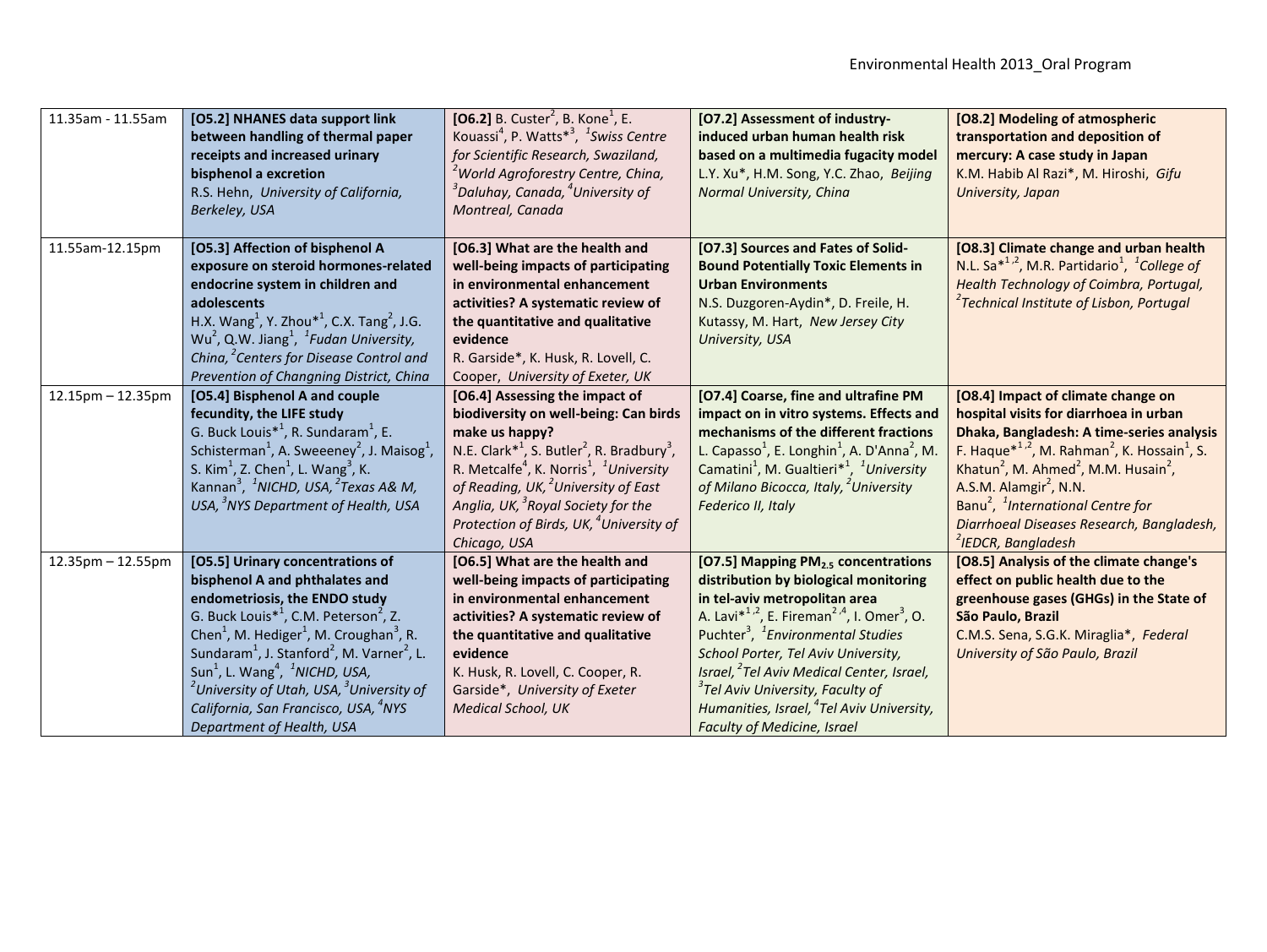| $12.55$ pm $- 1.15$ pm<br>$1.15$ pm – 2.30pm | [O5.6] Childhood exposure to DEHP,<br><b>DBP and BBP in Denmark and Korea - A</b><br>comparative study of source intensity<br>and exposure factor to aggregate<br>exposure<br>J.H. Lee <sup>*1</sup> , J.H. Lee <sup>2</sup> , C.K. Kim <sup>2</sup> , M.<br>Thomsen <sup>1</sup> , <sup>1</sup> Aarhus University,<br>Denmark, <sup>2</sup> NeoEnbiz, Republic of Korea<br><b>Lunch and Poster Session 2</b>                                                                                                                                                                                                     | [O6.6] Rural environment, wealth<br>and health: Evidence from Thailand<br>K. Sanglimsuwan, Bangkok<br>University, Thailand                                                                                                                                                                                               | [O7.6] A regression model to evaluate<br>exposures to ultrafine particles in an<br>urban near-highway neighborhood<br>A.P. Patton* <sup>1</sup> , C. Collins <sup>1</sup> , W. Zamore <sup>2</sup> ,<br>E.N. Naumova <sup>1</sup> , D. Brugge <sup>1</sup> , J.L.<br>Durant <sup>1</sup> , <sup>1</sup> Tufts University, USA,<br><sup>2</sup> Somerville Transportation Equity<br>Partnership, USA                                                                                                                                                                                            | [O8.6] Managing the health effects of<br>temperature in response to climate<br>change: Challenges ahead<br>C. Huang*1,2, A.G. Barnett <sup>1</sup> , Z. Xu <sup>1</sup> , X.<br>Wang <sup>3</sup> , C. Chu <sup>2</sup> , L.R. Turner <sup>1</sup> , S.<br>Tong <sup>1</sup> , <sup>1</sup> Queensland University of<br>Technology, Australia, <sup>2</sup> Griffith University,<br>Australia, <sup>3</sup> CSIRO, Australia                              |
|----------------------------------------------|-------------------------------------------------------------------------------------------------------------------------------------------------------------------------------------------------------------------------------------------------------------------------------------------------------------------------------------------------------------------------------------------------------------------------------------------------------------------------------------------------------------------------------------------------------------------------------------------------------------------|--------------------------------------------------------------------------------------------------------------------------------------------------------------------------------------------------------------------------------------------------------------------------------------------------------------------------|------------------------------------------------------------------------------------------------------------------------------------------------------------------------------------------------------------------------------------------------------------------------------------------------------------------------------------------------------------------------------------------------------------------------------------------------------------------------------------------------------------------------------------------------------------------------------------------------|-----------------------------------------------------------------------------------------------------------------------------------------------------------------------------------------------------------------------------------------------------------------------------------------------------------------------------------------------------------------------------------------------------------------------------------------------------------|
| $2.30$ pm $- 2.50$ pm                        | Room: Palm Garden<br>[O5.7] Lactational exposure to<br>polychlorinated biphenyls (PCBs) and<br>ADHD-related behaviors in 8-year-old<br>children<br>M.A. Verner <sup>*1,2</sup> , J.E. Hart <sup>1</sup> , S.K. Sagiv <sup>3</sup> ,<br>D.C. Bellinger <sup>1,4</sup> , L.M. Altshul <sup>4,5</sup> , S.A.<br>Korrick <sup>1,4</sup> , <sup>1</sup> Harvard Medical School,<br>USA, <sup>2</sup> Karolinska Institutet, Sweden,<br><sup>3</sup> Boston University School of Public<br>Health, USA, <sup>4</sup> Harvard School of Public<br>Health, USA, <sup>5</sup> Environmental Health and<br>Engineering, USA | [O6.7] Inclusive parks programming<br>and mental well-being: Exploring<br>upstream approaches for mental<br>health promotion<br>S.L. Jakubec* <sup>1</sup> , D. Carruthers Den-<br>Hoed <sup>2</sup> , E. Danelesko <sup>1</sup> , <sup>1</sup> Mount Royal<br>University, Canada, <sup>2</sup> Alberta Parks,<br>Canada | [O7.7] Removal of arsenic and<br>bacteria by point-of-use (POU) water<br>treatment systems in Hanoi City,<br>Vietnam<br>T.A. Do <sup>*1</sup> , K. Kuroda <sup>1</sup> , T. Hayashi <sup>2</sup> ,<br>T.V.N. Tran <sup>3</sup> , K. Oguma <sup>1</sup> , S.<br>Takizawa <sup>1</sup> , <sup>1</sup> The University of Tokyo,<br>Japan, <sup>2</sup> Akita University, Japan,<br><sup>3</sup> University of Civil Engineering, Viet<br>Nam                                                                                                                                                      | [O8.7] Climate change and urban<br>environmental health in estuarine area---<br>A case of Shanghai, China<br>X. Wang <sup>*1</sup> , H. Ling <sup>1</sup> , S. Wang <sup>2</sup> , <sup>1</sup> Fudan<br>University, China, <sup>2</sup> Boston University, USA                                                                                                                                                                                           |
| $2.50$ pm $- 3.10$ pm                        | [O5.8] First nations biomonitoring of<br>environmental contaminants<br>E. La Corte, D. Garcia*, S.<br>Wuttke, Assembly of First Nations,<br>Canada                                                                                                                                                                                                                                                                                                                                                                                                                                                                | [O6.8] Organic land management<br>improves soil stewardship and<br>human nutrition<br>I. Hagsten, International Organic<br><b>Inspectors Association, USA</b>                                                                                                                                                            | [O7.8] Source apportionment of<br>summertime pm2.5 in Halifax, Nova<br><b>Scotia, 2011</b><br>D. Toganassova $*^1$ , M.D. Gibson <sup>1</sup> , J.<br>Kuchta <sup>1</sup> , L. Chisholm <sup>2</sup> , T. Duck <sup>3</sup> , J.<br>Hopper <sup>1,3</sup> , S. Beauchamp <sup>2</sup> , D. Waugh <sup>2</sup> ,<br>G. King <sup>1</sup> , J. Pierce <sup>3</sup> , <sup>1</sup> Dalhousie<br>University, Canada, <sup>2</sup> Environment<br>Canada, Canada, <sup>3</sup> Dalhousie University,<br>Canada, <sup>4</sup> Health Canada, Canada, <sup>5</sup> The<br>University of Edinburgh, UK | [O8.8] Impacts of thermal stress and air<br>pollution on hospital admissions during<br>summer months in Berlin-Brandenburg<br>(Germany)<br>K. Scherber <sup>*2</sup> , S. Breitner <sup>1</sup> , A. Peters <sup>1</sup> , M.<br>Langner <sup>2</sup> , W.R. Endlicher <sup>2</sup> , <sup>1</sup> Helmholtz<br>Zentrum München - German Research<br>Center for Environmental Health,<br>Germany, <sup>2</sup> Humboldt-Universität zu Berlin,<br>Germany |
| $3.10$ pm $- 3.30$ pm                        | [O5.9] History of Inuit community<br>exposure to trace metals and PCBs in<br>the Canadian Arctic<br>M.H. Hermanson, University Center on<br>Svalbard, Norway                                                                                                                                                                                                                                                                                                                                                                                                                                                      | [O6.9] Exploring UNESCO-mandated<br>biosphere reserves as bridging<br>organizations integrating health<br>promotion and sustainability<br>governance                                                                                                                                                                     | [O7.9] Distribution and health risk<br>assessment of heavy metals in urban<br>surface dusts<br>W. Singhirunnusorn <sup>*1</sup> , J. Ma <sup>2</sup> , Y. Li <sup>2</sup> , N.<br>Sahachaisaeree <sup>3</sup> , <sup>1</sup> Mahasarakham                                                                                                                                                                                                                                                                                                                                                      | [O8.9] The mitigation effect of urban<br>green on heat-related excess mortality in<br><b>Lisbon, Portugal</b><br>K. Burkart <sup>*1</sup> , F. Meier <sup>1,2</sup> , P. Canário <sup>1,3</sup> , M.<br>Joao Alcoforado <sup>1,3</sup> , D. Scherer <sup>1,2</sup> , W.                                                                                                                                                                                   |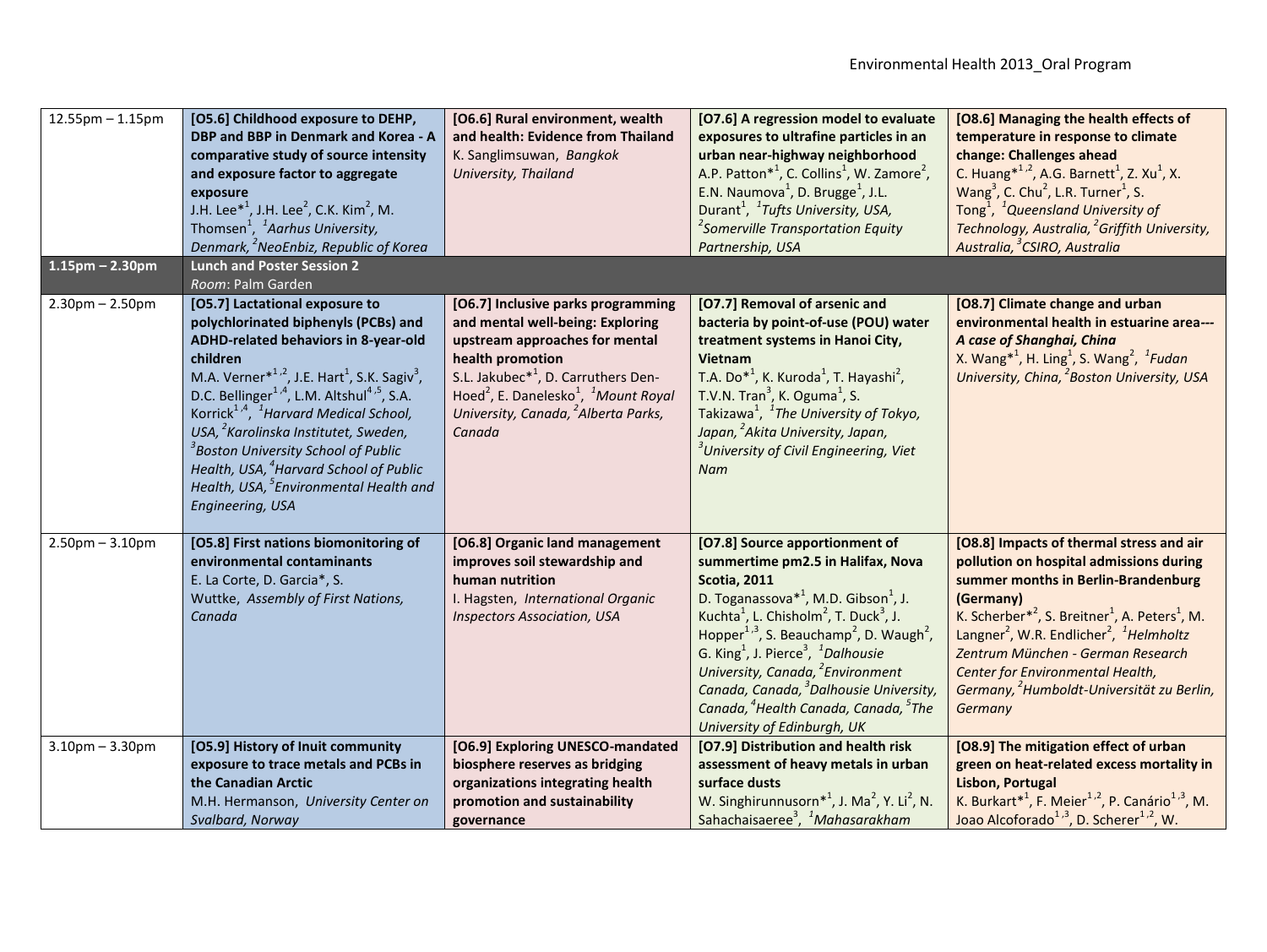|                       |                                                                                                                                                                                                                                                                                                                                                                                                                                                                   | P.K. Abernethy, University of<br>Waterloo, Canada                                                                                                                                                                                                                                                                                                                                                                                                                                                                                                                                                                                           | University, Thailand, <sup>2</sup> Beijing Normal<br>University, China, <sup>3</sup> King Mongkut's<br>Institute of Technology Ladkrabang,<br><b>Thailand</b>                                                                                                                                                                                                                                         | Endlicher <sup>1</sup> , <sup>1</sup> Humboldt Universität zu<br>Berlin, Germany, <sup>2</sup> Technische Universität<br>Berlin, Germany, <sup>3</sup> Universidade Lisboa,<br>Portugal                                                                                                                                                                                                                                                                                                                                                                        |
|-----------------------|-------------------------------------------------------------------------------------------------------------------------------------------------------------------------------------------------------------------------------------------------------------------------------------------------------------------------------------------------------------------------------------------------------------------------------------------------------------------|---------------------------------------------------------------------------------------------------------------------------------------------------------------------------------------------------------------------------------------------------------------------------------------------------------------------------------------------------------------------------------------------------------------------------------------------------------------------------------------------------------------------------------------------------------------------------------------------------------------------------------------------|-------------------------------------------------------------------------------------------------------------------------------------------------------------------------------------------------------------------------------------------------------------------------------------------------------------------------------------------------------------------------------------------------------|----------------------------------------------------------------------------------------------------------------------------------------------------------------------------------------------------------------------------------------------------------------------------------------------------------------------------------------------------------------------------------------------------------------------------------------------------------------------------------------------------------------------------------------------------------------|
| $3.30$ pm $- 3.50$ pm | [O5.10] Urinary arsenic species and<br>risk of squamous cell carcinoma in a<br>U.S. population-based case-control<br>study<br>D. Gilbert-Diamond* <sup>1</sup> , Z. Li <sup>1</sup> , A. Perry <sup>1</sup> ,<br>S. Spencer <sup>1</sup> , A.J. Gandolfi <sup>2</sup> , M.R.<br>Karagas <sup>1</sup> , <sup>1</sup> Geisel School of Medicine,<br>USA, <sup>2</sup> University of Arizona, USA                                                                    | [O6.10] Wildfire particulate<br>emissions and respiratory health:<br><b>Model application and implications</b><br>under a changing climate<br>N.H.F. French <sup>*1</sup> , B. Thelen <sup>1</sup> , M.<br>Billmire <sup>1</sup> , B. Koziol <sup>1</sup> , R.C. Owen <sup>1</sup> , J.<br>Johnson <sup>2</sup> , M. Ginsberg <sup>2</sup> , T.V.<br>Loboda <sup>3</sup> , S. Wu <sup>4</sup> , <sup>1</sup> Michigan Tech<br>Research Institute, USA, <sup>2</sup> San Diego<br>County Health and Human Service<br>Agency, USA, <sup>3</sup> University of<br>Maryland, USA, <sup>4</sup> Michigan<br><b>Technological University, USA</b> | [O7.10] The influence of tree stands<br>and a noise barrier on near-roadway<br>air quality<br>A. Khlystov <sup>*1</sup> , M. Lin <sup>2</sup> , G.S.W. Hagler <sup>3</sup> ,<br>R.W. Baldauf <sup>3</sup> , V. Isakov <sup>3</sup> , J. Faircloth <sup>3</sup> ,<br>L. Jackson <sup>3</sup> , <sup>1</sup> Research Triangle<br>Institute, USA, <sup>2</sup> Duke University, USA,<br>$3$ US EPA, USA | [O8.10] The UK 2050 climate change<br>abatement policies for housing energy<br>efficiency: Health impact and<br>implications for policymakers<br>I.G. Hamilton* <sup>1</sup> , J. Milner <sup>2</sup> , Z. Chalabi <sup>2</sup> , P.<br>Das <sup>2</sup> , B. Jones <sup>1</sup> , C. Shrubsole <sup>1</sup> , I. Ridley <sup>1</sup> , M.<br>Davies <sup>1</sup> , P. Wilkinson <sup>2</sup> , <sup>1</sup> University College<br>London, UK, <sup>2</sup> London School of Hygiene<br>and Tropical Medicine, UK                                              |
| $3.50$ pm $- 4.35$ pm | <b>Coffee Break and Poster Session 2</b><br>Room: Palm Garden                                                                                                                                                                                                                                                                                                                                                                                                     |                                                                                                                                                                                                                                                                                                                                                                                                                                                                                                                                                                                                                                             |                                                                                                                                                                                                                                                                                                                                                                                                       |                                                                                                                                                                                                                                                                                                                                                                                                                                                                                                                                                                |
| $4.35$ pm $- 4.55$ pm | [O5.11] The environmental<br>determinants of mesothelioma in New<br><b>Caledonia</b><br>F. Baumann <sup>*1</sup> , J.P. Ambrosi <sup>2</sup> , P.<br>Maurizot <sup>3</sup> , B. Robineau <sup>4</sup> , <sup>1</sup> University of<br>Hawaii Cancer Center, USA, <sup>2</sup> CEREGE,<br>France, <sup>3</sup> BRGM, New Caledonia, <sup>4</sup> CNRT<br>Le Nickel et son Environnement, New<br>Caledonia                                                          | [O6.11] Presence of arsenic in baby<br>food: Is it the issue of concern?<br>Z. Vincevica-Gaile <sup>*1</sup> , Y.F. Lawgali <sup>2</sup> ,<br>A.A. Meharg <sup>2</sup> , M.<br>Klavins <sup>1</sup> , <sup>1</sup> University of Latvia, Latvia,<br><sup>2</sup> University of Aberdeen, UK                                                                                                                                                                                                                                                                                                                                                 | [O7.11] A study of air pollution impact<br>on mortality in Spain: Operational<br>short-term impact tool with MM5-<br><b>CMAQ modelling system</b><br>R. San Jose <sup>*1</sup> , J.L. Perez <sup>1</sup> , R.M.<br>Gonzalez-Barras <sup>2</sup> , <sup>1</sup> Technical University<br>of Madrid, Spain, <sup>2</sup> Complutense<br>University of Madrid, Spain                                      | [O8.11] Impact of climate change on<br>hospital visits for diarrhoea in urban<br>Dhaka, Bangladesh: A time-series analysis<br>F. Haque $*^{1,2}$ , M. Rahman <sup>2</sup> , K. Hossain <sup>1</sup> , S.<br>Khatun <sup>2</sup> , M. Ahmed <sup>2</sup> , M.M. Husain <sup>2</sup> ,<br>A.S.M. Alamgir <sup>2</sup> , N.N. Banu <sup>2</sup> , E.S.<br>Gurley <sup>1</sup> , <sup>1</sup> International Centre for<br>Diarrhoeal Diseases Research, Bangladesh,<br><sup>2</sup> Institute of Epidemiology, Disease Control<br>and Research (IEDCR), Bangladesh |
| $4.55$ pm $- 5.15$ pm | [O5.12] Higher brominated PBDEs and<br>their hydroxylated metabolites (OH-<br>PBDEs) in pooled human serum from<br>urban population in Guangzhou, South<br><b>China</b><br>S.T. Ma <sup>1</sup> , Z.Q. Yu <sup>1</sup> , G.F. Ren <sup>2</sup> , K.W.<br>Zheng <sup>2</sup> , P.A. Peng <sup>1</sup> , G.Y. Sheng <sup>1</sup> , J.M.<br>Fu <sup>1</sup> , <sup>1</sup> Guangzhou Institute of<br>Geochemistry, China, <sup>2</sup> Shanghai<br>University, China | [O6.12] Nutrient-contaminant<br>profiles in seafood and among avid<br>seafood consumers<br>R. Karimi*, J.R. Meliker, N.S.<br>Fisher, Stony Brook University, USA                                                                                                                                                                                                                                                                                                                                                                                                                                                                            | [O7.12] Rain water tanks used to<br>measure air-borne dust pollution<br>M.P. Matisons, Department of Health<br>WA, Australia                                                                                                                                                                                                                                                                          | [O8.12] Update of humidex for climate-<br>mortality risk assessment<br>J. Jbilou $*^1$ , S. El Adlouni <sup>2</sup> , A.<br>Yagouti <sup>3</sup> , <sup>1</sup> Centre de Formation Médicale<br>du Nouveau Brunswick, Canada,<br><sup>2</sup> Université de Moncton, Canada, <sup>3</sup> Santé<br>Canada, Canada                                                                                                                                                                                                                                              |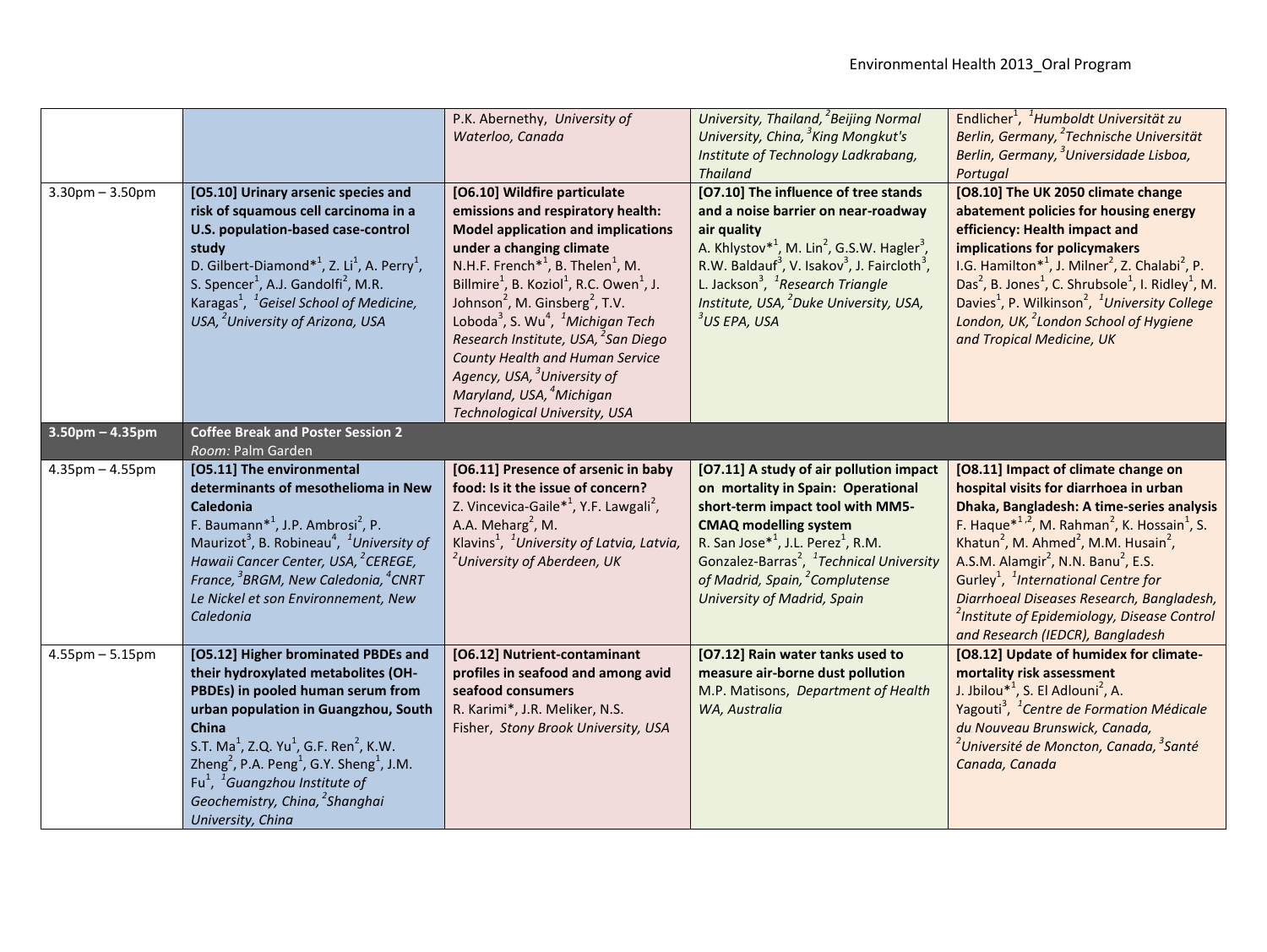| $5.15$ pm $- 5.35$ pm | [O5.13] Abnormal liver function tests<br>are associated with IgE sensitisation in<br><b>NHANES 2005-6</b><br>N.J. Osborne <sup>*1,2</sup> , I. Shiue <sup>1</sup> , J. Tyrrell <sup>1</sup> ,<br>R.J. Boyle <sup>3</sup> , <sup>1</sup> University of Exeter<br>Medical School, UK, <sup>2</sup> Murdoch Childrens<br>Research Institute, Australia, <sup>3</sup> Imperial<br>College, UK | [O6.13] Photolysis and toxicity<br>changes of pharmaceuticals during<br>the river transport<br>S. Hanamoto*, T. Kawakami, N.<br>Yamashita, N. Nakada, H.<br>Tanaka, Kyoto University, Japan                                                                                                                                                                                                          | [O7.13] Neighborhood enviornment<br>and residents health in Beijing, China<br>G. Huang, Beijing Normal University,<br>China                                                                                                                                                                                                                                                                                                                                    | [O8.13] Prevalence of Norovirus in the<br>sewage Outfall sites of Chennai city,<br><b>India-A threat to human</b><br>A. Muthukumar <sup>1</sup> , K.<br>Senthilkumar* <sup>2</sup> , <sup>1</sup> Defence Research and<br>Development Organisation-Bharathiar<br>University Center for Life Sciences, India,<br><sup>2</sup> National Environmental Engineering<br>Research Institute- Chennai Zonal<br>Laboratory, CSIR, India                                                 |
|-----------------------|-------------------------------------------------------------------------------------------------------------------------------------------------------------------------------------------------------------------------------------------------------------------------------------------------------------------------------------------------------------------------------------------|------------------------------------------------------------------------------------------------------------------------------------------------------------------------------------------------------------------------------------------------------------------------------------------------------------------------------------------------------------------------------------------------------|----------------------------------------------------------------------------------------------------------------------------------------------------------------------------------------------------------------------------------------------------------------------------------------------------------------------------------------------------------------------------------------------------------------------------------------------------------------|---------------------------------------------------------------------------------------------------------------------------------------------------------------------------------------------------------------------------------------------------------------------------------------------------------------------------------------------------------------------------------------------------------------------------------------------------------------------------------|
| $5.35$ pm $-5.55$ pm  | [O5.14] A survey of consumer product<br>companies to explore REACH<br>understanding and compliance, flow of<br>chemicals information in supply<br>chains, and unmet information needs<br>C.E. Scruggs <sup>1</sup> , <sup>1</sup> Stanford University,<br>USA, <sup>2</sup> University of New Mexico, USA                                                                                 | [O6.14] Risk of trace elements<br>phytotoxicity and relationships<br>between their accumulation in soil<br>and plants in new ecosystems<br>developed on reclaimed mine sites<br>M. Pietrzykowski <sup>*1</sup> , J. Socha <sup>1</sup> , N.S.<br>van Doorn <sup>2</sup> , <sup>1</sup> University of<br>Agriculture in Krakow, Poland,<br><sup>2</sup> University of California, Berkeley,<br>Poland | [O7.14] Analysis of urban spatial<br>pollution patterns using high<br>resolution aerosol data from MODIS<br>A. Chudnovsky <sup>*1</sup> , A. Kostinski <sup>2</sup> , A.<br>Lyapustin <sup>3</sup> , P. Koutrakis <sup>1</sup> , <sup>1</sup> Harvard<br>University, USA, <sup>2</sup> MTU, USA, <sup>3</sup> NASA,<br><b>USA</b>                                                                                                                              | [O8.14] A business case for chemicals<br>policy reform in the United States:<br><b>Challenges of voluntary chemicals</b><br>management strategies for protecting<br>human and environmental health<br>C.E. Scruggs* <sup>1,2</sup> , L. Ortolano <sup>1</sup> , M.P.<br>Wilson <sup>3</sup> , M.R. Schwarzman <sup>3</sup> , <sup>1</sup> Stanford<br>University, USA, <sup>2</sup> University of New<br>Mexico, USA, <sup>3</sup> University of California at<br>Berkeley, USA |
| $5.55$ pm $-6.15$ pm  |                                                                                                                                                                                                                                                                                                                                                                                           | [O6.15] Contamination with<br>environmental chemical substances<br>in medicine for assisted<br>reproductive technology(ART)<br>T. Makino, Tohbu Hospital, Gotemba,<br>Japan                                                                                                                                                                                                                          | [O7.15] Use of perfluorocarbon<br>tracers to characterize air flow and<br>pollution transport in an urban high<br>rise apartment building<br>T. Sullivan <sup>*1</sup> , T. Watson <sup>1</sup> , R. Dietz <sup>1</sup> , G.<br>Mallach <sup>2</sup> , R. Kulka <sup>2</sup> , L. Wallace <sup>3</sup> , M.<br>Johnson <sup>1</sup> , <sup>1</sup> Brookhaven National<br>Laboratory, USA, <sup>2</sup> Health Canada,<br>Canada, <sup>3</sup> Consultant, USA |                                                                                                                                                                                                                                                                                                                                                                                                                                                                                 |
| $6.15$ pm – $6.35$ pm |                                                                                                                                                                                                                                                                                                                                                                                           |                                                                                                                                                                                                                                                                                                                                                                                                      | [O7.16] Case studies of synthetic<br>pyrethroid paraesthesia<br>M.P. Matisons, Department of Health,<br>Australia                                                                                                                                                                                                                                                                                                                                              |                                                                                                                                                                                                                                                                                                                                                                                                                                                                                 |
| $6.35$ pm $- 6.55$ pm |                                                                                                                                                                                                                                                                                                                                                                                           |                                                                                                                                                                                                                                                                                                                                                                                                      | [O7.17] Health concerns reported<br>more in residential environments with<br>high electromagnetic exposures<br>M. Hagström*, R. Ekman, J.<br>Auranen, Turku University of Applied<br>Sciences, Finland                                                                                                                                                                                                                                                         |                                                                                                                                                                                                                                                                                                                                                                                                                                                                                 |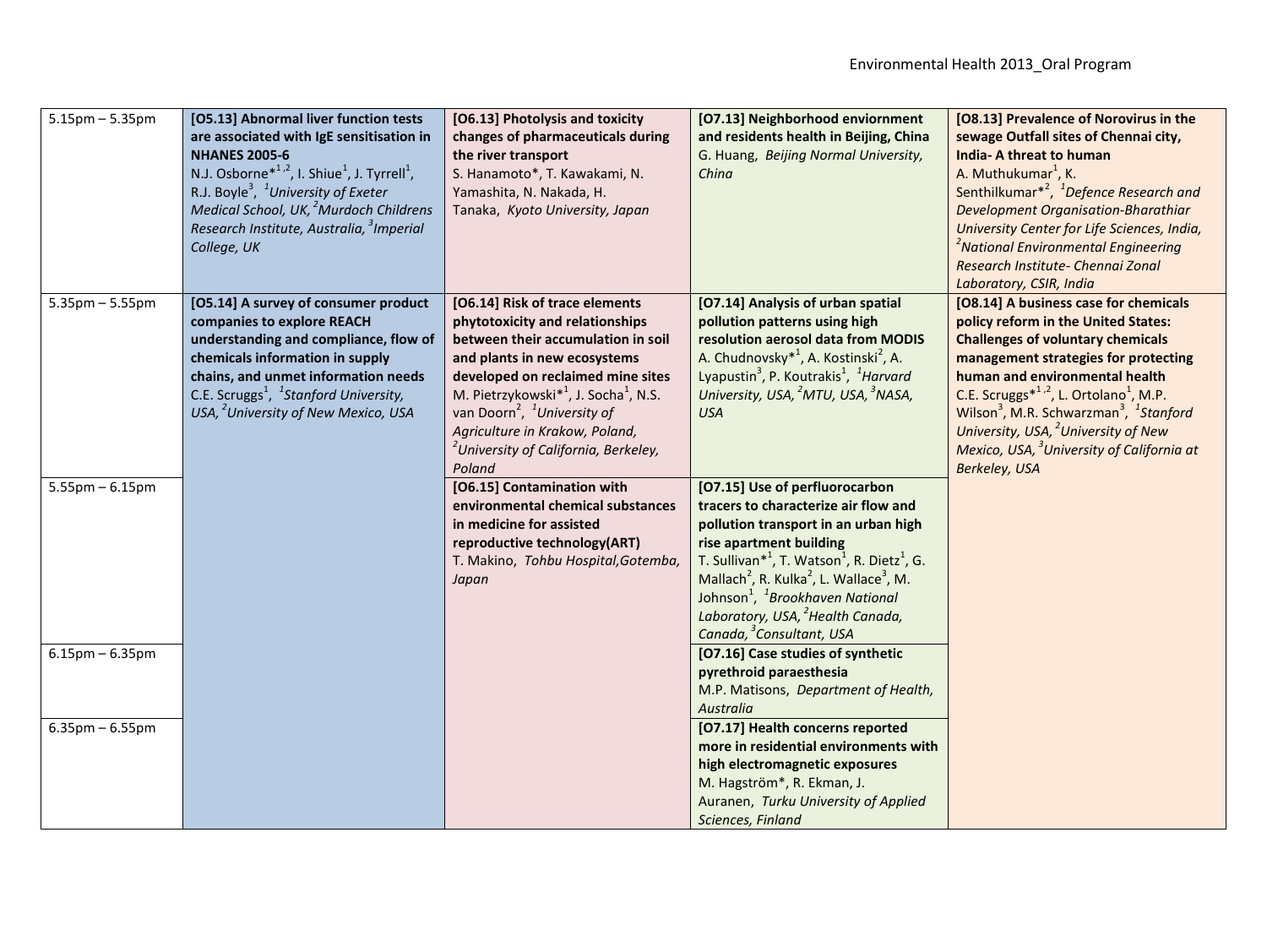| WEDNESDAY 6TH MARCH 2013 |                                                                                            |                                                                               |                                                                                |                                                                            |  |
|--------------------------|--------------------------------------------------------------------------------------------|-------------------------------------------------------------------------------|--------------------------------------------------------------------------------|----------------------------------------------------------------------------|--|
| $8.00am - 8.40am$        | [K9] Low dose effects and nonmonotonic dose response curves                                |                                                                               |                                                                                |                                                                            |  |
|                          | L.N. Vandenberg, Tufts University, USA                                                     |                                                                               |                                                                                |                                                                            |  |
|                          | Room: Grand Ballroom Salons A-F                                                            |                                                                               |                                                                                |                                                                            |  |
| $8.40$ am - 9.20am       | [K10] Endocrine disruptors as epimutagens                                                  |                                                                               |                                                                                |                                                                            |  |
|                          | T. Shioda, Harvard University, USA                                                         |                                                                               |                                                                                |                                                                            |  |
|                          | Room: Grand Ballroom Salons A-F                                                            |                                                                               |                                                                                |                                                                            |  |
| $9.20$ am - 10.00am      | [K11] Developmental exposure to chemicals and obesity: Linking toxicology and epidemiology |                                                                               |                                                                                |                                                                            |  |
|                          | J. Legler, VU University, The Netherlands                                                  |                                                                               |                                                                                |                                                                            |  |
|                          | Room: Grand Ballroom Salons A-F                                                            |                                                                               |                                                                                |                                                                            |  |
| $10.00$ am - 10.40am     | [K12] Children's environmental health study-Challenges we face                             |                                                                               |                                                                                |                                                                            |  |
|                          | S.F. Nakayama, National Institute for Environmental Studies, Japan                         |                                                                               |                                                                                |                                                                            |  |
|                          | Room: Grand Ballroom Salons A-F                                                            |                                                                               |                                                                                |                                                                            |  |
| $10.40$ am - 11.15am     | <b>Coffee Break and Poster Session 3</b>                                                   |                                                                               |                                                                                |                                                                            |  |
|                          | Room: Palm Garden                                                                          |                                                                               |                                                                                |                                                                            |  |
|                          | Oral Session 9: Epidemiology III -                                                         | <b>Oral Session 10: Environmental</b>                                         | <b>Oral Session 11: Urban environment II</b>                                   | <b>Oral Session 12: Translating science into</b>                           |  |
|                          | <b>Epigenetics</b>                                                                         | justice                                                                       | Chairs: P. Nicolopoulou-Stamati, UoA,                                          | political action                                                           |  |
|                          | Chair: D.H. Lee, Kyungpook National                                                        | Chair: A.M. Soto, Tufts University                                            | Greece; C. Bunge, Federal Environment                                          | Chair: E. Silbergeld, Johns Hopkins                                        |  |
|                          | University, Republic of Korea                                                              | School of Medicine, USA                                                       | Agency, Germany                                                                | University, USA                                                            |  |
|                          |                                                                                            |                                                                               |                                                                                |                                                                            |  |
|                          | Room: Grand Ballroom Salons A-C                                                            | Room: Grand Ballroom Salons D-F                                               | Room: Grand Ballroom Salons G-I                                                | Room: Grand Ballroom Salons J-L                                            |  |
| $11.15$ am - 11.35am     | [O9.1] Autoimmune disease triggered                                                        | [O10.1] Using inequality measures                                             | [011.1] Understanding the influence                                            | [O12.1] Knowledge into action: Some                                        |  |
|                          | by trichloroethylene is associated with                                                    | to incorporate environmental                                                  | of public health practice on disease                                           | lessons from the histories of hazards                                      |  |
|                          | epigenetic alterations in CD4 <sup>+</sup> T cells                                         | justice into regulatory analyses at                                           | occurrence during 2011 Thailand flood                                          | S.F. Hansen <sup>*1</sup> , D. Gee <sup>1,2</sup> , <sup>1</sup> Technical |  |
|                          | K.M. Gilbert <sup>*1</sup> , S.J. Blossom <sup>1</sup> , C.                                | the United States Environmental                                               | J. Sangsanont*, A. Kyoungjin, H.                                               | <b>University of Denmark, Denmark,</b>                                     |  |
|                          | Cooney <sup>2</sup> , <sup>1</sup> University of Arkansas for                              | <b>Protection Agency</b>                                                      | Furumai, The University of Tokyo,                                              | <sup>2</sup> European Environment Agency, Denmark                          |  |
|                          | Medical Sciences, USA, <sup>2</sup> Central                                                | S. Harper <sup>1</sup> , E. Ruder <sup>2</sup> , H.A. Roman <sup>2</sup> , A. | Japan                                                                          |                                                                            |  |
|                          | Arkansas Veterans Healthcare System,                                                       | Geggel <sup>2</sup> , O. Nweke <sup>3</sup> , D. Payne-                       |                                                                                |                                                                            |  |
|                          | <b>USA</b>                                                                                 | Sturges <sup>3</sup> , J.I. Levy <sup>*4</sup> , <sup>1</sup> McGill          |                                                                                |                                                                            |  |
|                          |                                                                                            | University, Canada, <sup>2</sup> Industrial                                   |                                                                                |                                                                            |  |
|                          |                                                                                            | Economics, USA, <sup>3</sup> US Environmental                                 |                                                                                |                                                                            |  |
|                          |                                                                                            | Protection Agency, USA, <sup>4</sup> Boston                                   |                                                                                |                                                                            |  |
|                          |                                                                                            | University School of Public Health,                                           |                                                                                |                                                                            |  |
|                          |                                                                                            | <b>USA</b>                                                                    |                                                                                |                                                                            |  |
| 11.35am -11.55am         | [O9.2] Neuronal differentiation of                                                         | [O10.2] Environment-related health                                            | [O11.2] Traffic exposure and mortality                                         | [O12.2] Biomonitoring and public health                                    |  |
|                          | mouse embryonic stem cells as an                                                           | concerns: Market access challenges                                            | in census tracts in southern European                                          | policy                                                                     |  |
|                          | alternative model to screen for                                                            | for Bangladesh fish and fish                                                  | and Mediterranean municipalities                                               | K.G. Russ, Collaborative on Health and the                                 |  |
|                          | developmental neurotoxins                                                                  | products                                                                      | L. Cirera <sup>1,2</sup> , M. Saez <sup>2,3</sup> , J. Giménez <sup>*4</sup> , | Environment, USA                                                           |  |
|                          | C.E. McDonald*, M. Zagzoog, M. El                                                          | P. Royhan, Macquarie University,                                              | M.A. Barceló <sup>2,3</sup> , M. Ballesta <sup>1</sup> , D. Varga <sup>2</sup> |                                                                            |  |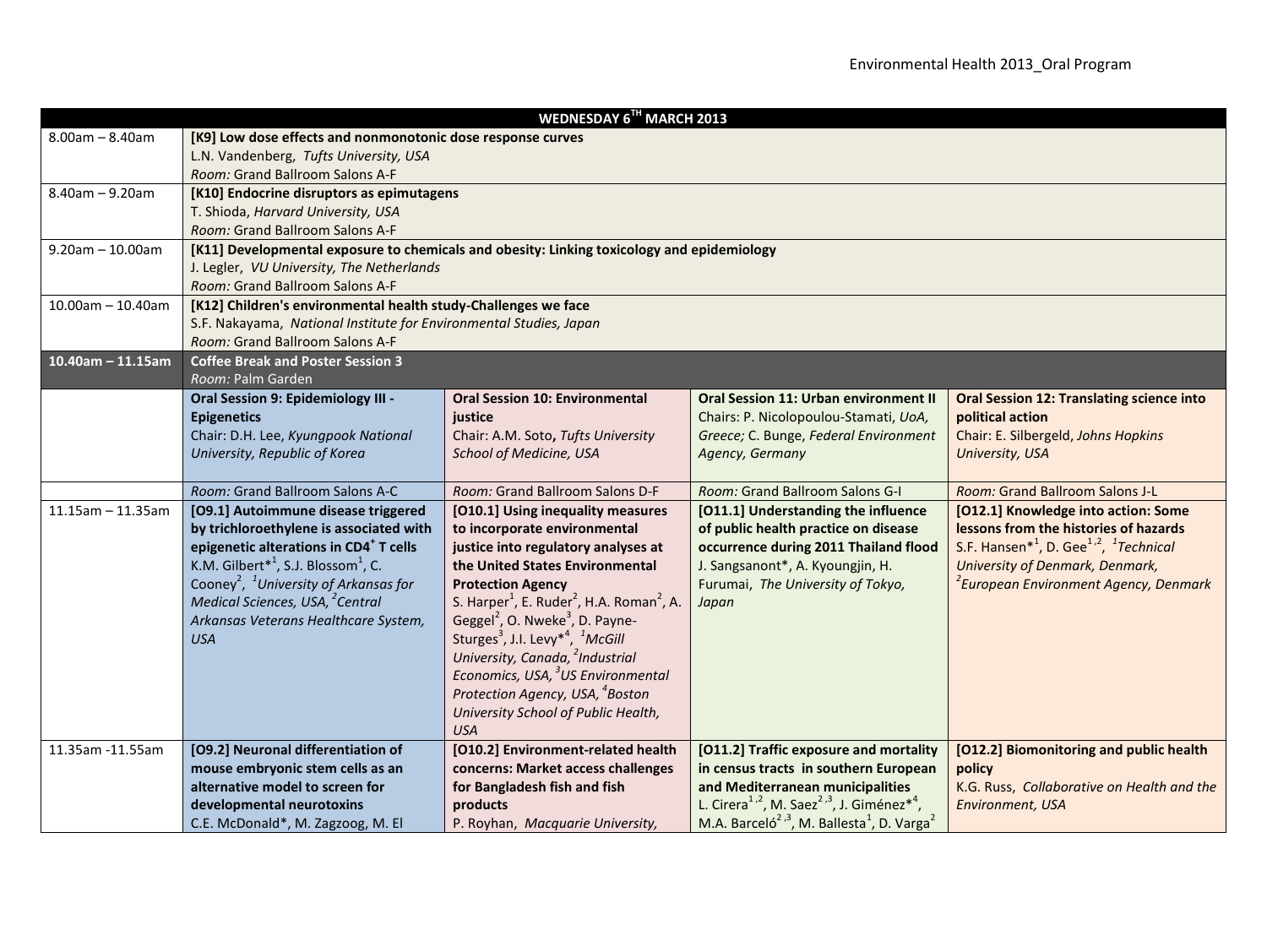|                      | Majdoubi, Dominican University of<br>California, USA                                                                                                                                                                                                                                                                                                                                                                                                                                                                                                                                                                     | Australia                                                                                                                                                                                                                                                                                                                                                                                                                                | $^{3}$ , J.C. Casado <sup>5</sup> , C. Navarro <sup>1</sup><br><sup>2</sup> , <sup>1</sup> Regional Health Council of Murcia,<br>Spain, <sup>2</sup> Consortium for Biomedical<br>Research in Epidemiology and Public<br>Health, Spain, <sup>3</sup> University of Girona,<br>Spain, <sup>4</sup> Miguel Hernández University of<br>Elche, Spain, <sup>5</sup> Regional Environment<br>Council of Murcia, Spain                                                                                                                                                                                                                                 |                                                                                                                                                                                                                                                                                                                                                                                                                                                                                                                                                                                               |
|----------------------|--------------------------------------------------------------------------------------------------------------------------------------------------------------------------------------------------------------------------------------------------------------------------------------------------------------------------------------------------------------------------------------------------------------------------------------------------------------------------------------------------------------------------------------------------------------------------------------------------------------------------|------------------------------------------------------------------------------------------------------------------------------------------------------------------------------------------------------------------------------------------------------------------------------------------------------------------------------------------------------------------------------------------------------------------------------------------|-------------------------------------------------------------------------------------------------------------------------------------------------------------------------------------------------------------------------------------------------------------------------------------------------------------------------------------------------------------------------------------------------------------------------------------------------------------------------------------------------------------------------------------------------------------------------------------------------------------------------------------------------|-----------------------------------------------------------------------------------------------------------------------------------------------------------------------------------------------------------------------------------------------------------------------------------------------------------------------------------------------------------------------------------------------------------------------------------------------------------------------------------------------------------------------------------------------------------------------------------------------|
| 11.55am -12.15pm     | [O9.3] Chronic p,p'-DDE exposure of<br>rats under high-fat diet exacerbates<br>metabolic syndrome features - Adipose<br>tissue involvement<br>D. Pestana <sup>*1</sup> , D. Teixeira <sup>1</sup> , C. Marques <sup>1</sup> ,<br>S. Norberto <sup>1</sup> , V. Fernandes <sup>1,2</sup> , R.<br>Monteiro <sup>1</sup> , J.T. Guimarães <sup>1,3</sup> , V.<br>Domingues <sup>2</sup> , M. Constância <sup>4</sup> , C.<br>Calhau <sup>1</sup> , <sup>1</sup> Porto University, Portugal,<br><sup>2</sup> REQUIMTE - ISEP, Portugal, <sup>3</sup> S. João<br>Hospital, Portugal, <sup>4</sup> Cambridge<br>University, UK | [O10.3] Environmental inequalities<br>and environmental justice: A<br><b>Nigerian perspective</b><br>K.U. Ekwere, University of Uyo,<br>Nigeria                                                                                                                                                                                                                                                                                          | [O11.3] Urban metabolism and the<br>need for final sinks: A case study of<br>the city of Vienna<br>U. Kral*, P.H. Brunner, Vienna<br>University of Technology, Austria                                                                                                                                                                                                                                                                                                                                                                                                                                                                          | [O12.3] Development of the<br>environmental impact simulation tool for<br>electrical grid interventions<br>J.J. Buonocore*, J.D. Spengler, G.A. Norris,<br>J.I. Levy, Harvard School of Public Health,<br><b>USA</b>                                                                                                                                                                                                                                                                                                                                                                          |
| $12.15$ pm - 12.35pm | [O9.4] Aircraft noise and hospital<br>admission for cardiovascular disease<br>among medicare participants<br>J.L. Peters <sup>*1</sup> , A. Correia <sup>2</sup> , J.I. Levy <sup>1,2</sup> , S.<br>Melly <sup>2</sup> , F. Dominici <sup>2</sup> , <sup>1</sup> Boston University,<br>USA, <sup>2</sup> Harvard University, USA                                                                                                                                                                                                                                                                                         | [O10.4] Environmental and health<br>disparities in residential<br>communities of New Orleans: The<br>need for soil lead intervention to<br>advance primary prevention<br>H.W. Mielke <sup>*1</sup> , C.R. Gonzales <sup>2</sup> , E.T.<br>Powell <sup>2</sup> , P.W. Mielke <sup>3</sup> , <sup>1</sup> Tulane<br>University School of Medicine, USA,<br><sup>2</sup> Lead Lab, Inc, USA, <sup>3</sup> Colorado State<br>University, USA | [O11.4] How living close to busy roads<br>could affect the efficiency of the<br>respiratory system? The results of the<br><b>Warsaw (Poland) study</b><br>A.J. Badyda <sup>*1</sup> , A. Kraszewski <sup>1</sup> , P.O.<br>Czechowski <sup>2</sup> , P. Dabrowiecki <sup>3</sup> , G.<br>Majewski <sup>4</sup> , A. Gayer <sup>1</sup> , W.<br>Lubinski <sup>3</sup> , <sup>1</sup> Warsaw University of<br>Technology, Poland, <sup>2</sup> Gdynia Maritime<br>University, Poland, <sup>3</sup> Central Clinical<br><b>Hospital of the Ministry of National</b><br>Defense, Poland, <sup>4</sup> Warsaw University of<br>Life Sciences, Poland | [O12.4] Bridging the gap between science<br>and policy - Results from the ERA-<br><b>ENVHEALTH project</b><br>M. Rappolder <sup>*1</sup> , K. Kailer <sup>1</sup> , J. Kandarr <sup>1</sup> , L.<br>Cori <sup>2</sup> , S. De Rosis <sup>2</sup> , J. Harlet <sup>3</sup> , A.<br>Pittman <sup>4</sup> , <sup>1</sup> Federal Environment Agency,<br>Germany, <sup>2</sup> National Research Council,<br>Italy, <sup>3</sup> Federal Public Service, Food Chain<br>Safety and Environment, Belgium, <sup>4</sup> ANSES<br>Agence nationale de sécurité sanitaire de<br>l'alimentation, France |
| $12.35am - 12.55am$  | [O9.5] Multiple chemical and non-<br>chemical exposures related to blood<br>pressure within the national health<br>and nutrition examination survey<br>J.L. Peters <sup>*1</sup> , M.P. Fabian <sup>1,2</sup> , J.I. Levy <sup>1</sup>                                                                                                                                                                                                                                                                                                                                                                                   | [O10.5] Prospect of payment for<br>environmental service in the blue<br>nile basin: Example from koga and<br>gumera watersheds, Ethiopia<br>B. Legesse $*^1$ , F. Hagos <sup>2</sup> , A.                                                                                                                                                                                                                                                | [O11.5] The impact of a Dutch district<br>regeneration initiative on mental<br>health trends: A quasi-experimental<br>evaluation<br>B. Jongeneel-Grimen <sup>*1</sup> , M. Droomers <sup>1</sup> ,                                                                                                                                                                                                                                                                                                                                                                                                                                              | [012.5] Predicting environmental<br>concentrations of pharmaceuticals and<br>their metabolites for exposure<br>assessment purposes: The role of human<br>consumption, metabolisation,                                                                                                                                                                                                                                                                                                                                                                                                         |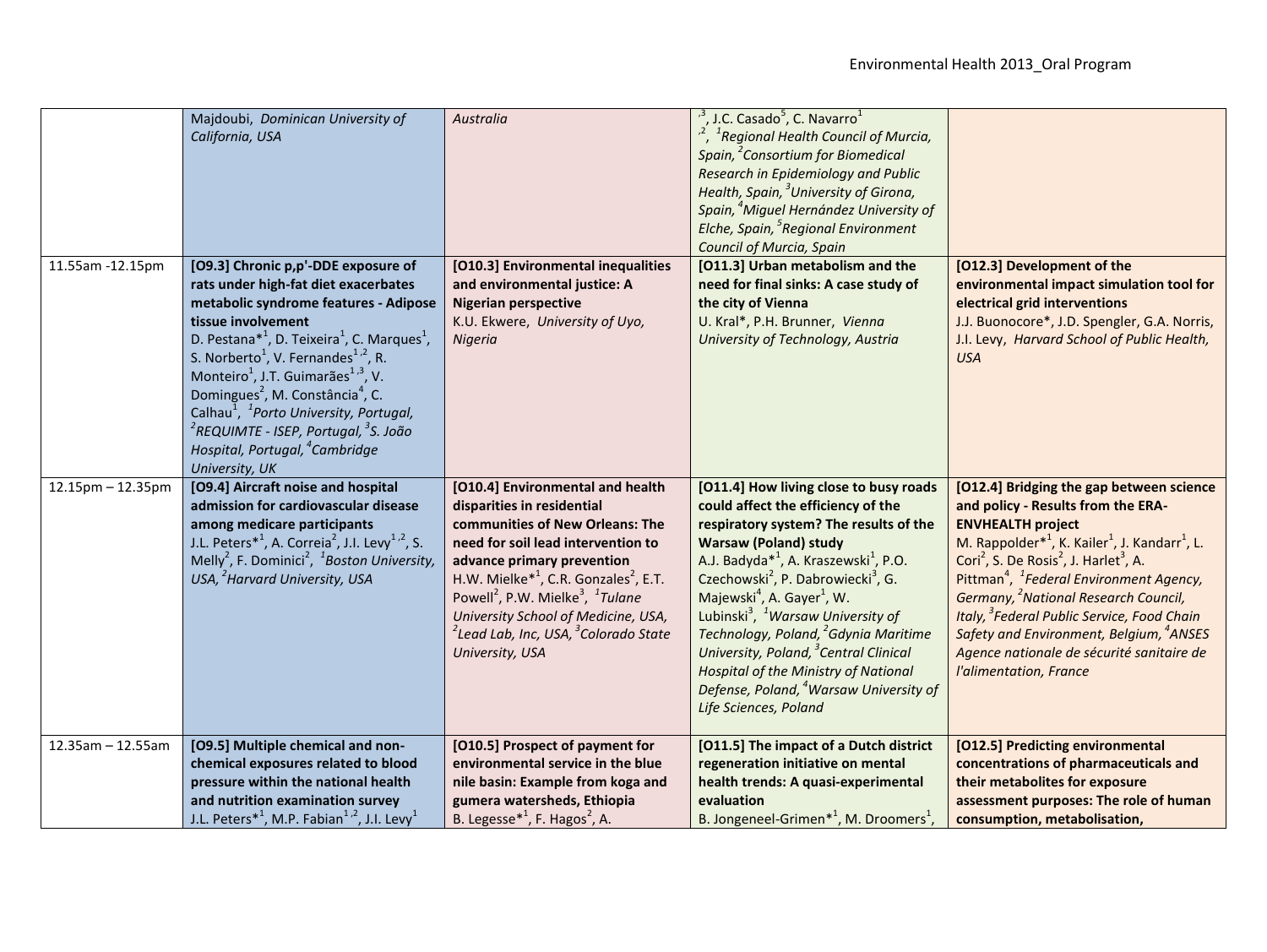|                        | $1$ Boston University, USA, $2$ Harvard<br>University, USA                                                                                                                                                                                                                                                                                                                                                                                                                                                                    | Gebresilasse <sup>3</sup> , <sup>1</sup> Brandenburg<br>University of Technology, Germany,<br><sup>2</sup> International Water Management<br>Institute, Ethiopia, <sup>3</sup> International<br>Livestock Research Institute, Ethiopia | A.M. Van Oers <sup>2,3</sup> , K. Stronks <sup>1</sup> , A.E.<br>Kunst <sup>1</sup> , <sup>1</sup> University of Amsterdam, The<br>Netherlands, <sup>2</sup> National Institute for<br>Public Health and the Environment, The<br>Netherlands, <sup>3</sup> University of Tilburg, The<br><b>Netherlands</b>                                                                                                                                                                                                                                                                                                                                                        | transformation and fate estimations<br>H. Fenet* <sup>1</sup> , L. Arpin-Pont <sup>1</sup> , D. Munaron <sup>2</sup> , A.<br>Van Houtte <sup>2</sup> , A. Fiandrino <sup>2</sup> , O. Mathieu <sup>3</sup> ,<br>H. Budzinski <sup>4</sup> , C. Casellas <sup>1</sup> , E.<br>Gomez <sup>1</sup> , <sup>1</sup> Université Montpellier, France,<br><sup>2</sup> Ifremer, France, <sup>3</sup> Hôpital Lapeyronie,<br>France, <sup>4</sup> Université Bordeaux, France |
|------------------------|-------------------------------------------------------------------------------------------------------------------------------------------------------------------------------------------------------------------------------------------------------------------------------------------------------------------------------------------------------------------------------------------------------------------------------------------------------------------------------------------------------------------------------|----------------------------------------------------------------------------------------------------------------------------------------------------------------------------------------------------------------------------------------|--------------------------------------------------------------------------------------------------------------------------------------------------------------------------------------------------------------------------------------------------------------------------------------------------------------------------------------------------------------------------------------------------------------------------------------------------------------------------------------------------------------------------------------------------------------------------------------------------------------------------------------------------------------------|----------------------------------------------------------------------------------------------------------------------------------------------------------------------------------------------------------------------------------------------------------------------------------------------------------------------------------------------------------------------------------------------------------------------------------------------------------------------|
| $12.55$ am $- 1.15$ pm | [O9.6] The impact of exposure to soil<br>derived airborne particles on chronic<br>obstructive pulmonary disease (COPD)<br>in southern Israel<br>A. Vodonos $*^{1,2}$ , V. Novack <sup>2</sup> , I. Katra <sup>3</sup> , M.<br>Friger <sup>1</sup> , <sup>1</sup> Department of Epidemiology<br>and Health Services Evaluation, Ben-<br>Gurion University of the Negev, Israel,<br><sup>2</sup> Soroka University Medical Center,<br>Israel, <sup>3</sup> Geography Department, Ben-<br>Gurion University of the Negev, Israel | [O10.6] Environmental inequality to<br>exposure to airborne particulate<br>matter components in the United<br><b>States</b><br>M.L. Bell*, K. Ebisu, Yale University,<br><b>USA</b>                                                    | [O11.6] The influence of NO <sub>2</sub> on<br>pulmonary toxicity in mice sub-<br>chronically exposed to diluted diesel<br>engine exhaust<br>M.E. Gerlofs-Nijland <sup>1</sup> , K. Fuks <sup>2</sup> , H.<br>Hullmann <sup>2</sup> , A.J.F. Boere <sup>1</sup> , P.H.B.<br>Fokkens <sup>1</sup> , C. Albrecht <sup>2</sup> , R.P. Schins <sup>2</sup> ,<br>F.R. Cassee $*^{1,3}$ , <sup>1</sup> National Institute for<br>Public Health and the Environment,<br>Bilthoven, The Netherlands, <sup>2</sup> Leibniz<br>Research Institute for Environmental<br>Medicine, Düsseldorf, Germany,<br><sup>3</sup> Utrecht University, Utrecht, The<br><b>Netherlands</b> | [012.6] Environmental health<br>interventions-A new international<br>classification<br>N. Fortune*, R.C. Madden, University of<br>Sydney, Australia                                                                                                                                                                                                                                                                                                                  |
| $1.15$ pm - 2.30pm     | <b>Lunch and Poster Session 3</b><br>Room: Palm Garden                                                                                                                                                                                                                                                                                                                                                                                                                                                                        |                                                                                                                                                                                                                                        |                                                                                                                                                                                                                                                                                                                                                                                                                                                                                                                                                                                                                                                                    |                                                                                                                                                                                                                                                                                                                                                                                                                                                                      |
|                        | <b>Oral Session 9: Research</b><br>Chair: S.F. HansenTechnical University<br>of Denmark, Denmark                                                                                                                                                                                                                                                                                                                                                                                                                              | <b>Oral Session 10: Environmental</b><br>justice<br>Chair: A.M. Soto, Tufts University<br>School of Medicine, USA                                                                                                                      | <b>Oral Session 11: Urban environment II</b><br>Chairs: P. Nicolopoulou-Stamati, UoA,<br>Greece; C. Bunge, Federal Environment<br>Agency, Germany                                                                                                                                                                                                                                                                                                                                                                                                                                                                                                                  | <b>Oral Session 12: Translating science into</b><br>political action<br>Chair: E. Silbergeld, Johns Hopkins<br>University, USA                                                                                                                                                                                                                                                                                                                                       |
| $2.30$ pm $- 2.50$ pm  | [O9.7] How much is the sky worth? An<br>assessment of the value of<br>atmospheric services in the United<br><b>Kingdom</b><br>G. Kothencz <sup><math>*</math>1</sup> , T. Taylor <sup>1</sup> , M.<br>Kendall <sup>2</sup> , <sup>1</sup> University of Exeter, UK,<br><sup>2</sup> University of Southampton, UK                                                                                                                                                                                                             | [O10.7] Cholera risks and perceived<br>discrimination in migrant Haitian<br>communities in the Dominican<br><b>Republic</b><br>H. Keys*, A. Lund, S. Leventhal, J.<br>Foster, Emory University, USA                                    | [O11.7] Novel genetic markers for<br>identifying sources of fecal<br>contamination in environmental<br>water<br>R. Gomi*, T. Matsuda, Y. Matsui, M.<br>Yoneda, Kyoto University, Japan                                                                                                                                                                                                                                                                                                                                                                                                                                                                             | [O12.7] Hazard-based and risk-based<br>chemicals management system: A case<br>study of Malaysia<br>C.T. Goh*, M. Mokhtar, S.H.I. Hussain,<br>M.M.A. Sultan, Univerisiti Kebangsaan<br>Malaysia, Malaysia                                                                                                                                                                                                                                                             |
| $2.50$ pm $- 3.10$ pm  | [O9.8] The water, energy, food nexus<br>as the basis for decision making to<br>protect future generations and<br>environmental health                                                                                                                                                                                                                                                                                                                                                                                         | [O10.8] Climate changes and heat<br>related mortality: An environmental<br>inequality perspective<br>T. Benmarhnia <sup>*1,2</sup> , M.F. Sottile <sup>1,3</sup> , A.                                                                  | [O11.8] Light pollution and its known<br>health effects<br>B.A. Portnov, University of Haifa, Israel                                                                                                                                                                                                                                                                                                                                                                                                                                                                                                                                                               | [012.8] Role of local environmental<br>groups in the transfer of science to policy<br>M.H.J. Jacobs $*^1$ , A.M.J. Ragas <sup>2</sup> , <sup>1</sup> Avans<br>University of Applied Sciences, The                                                                                                                                                                                                                                                                    |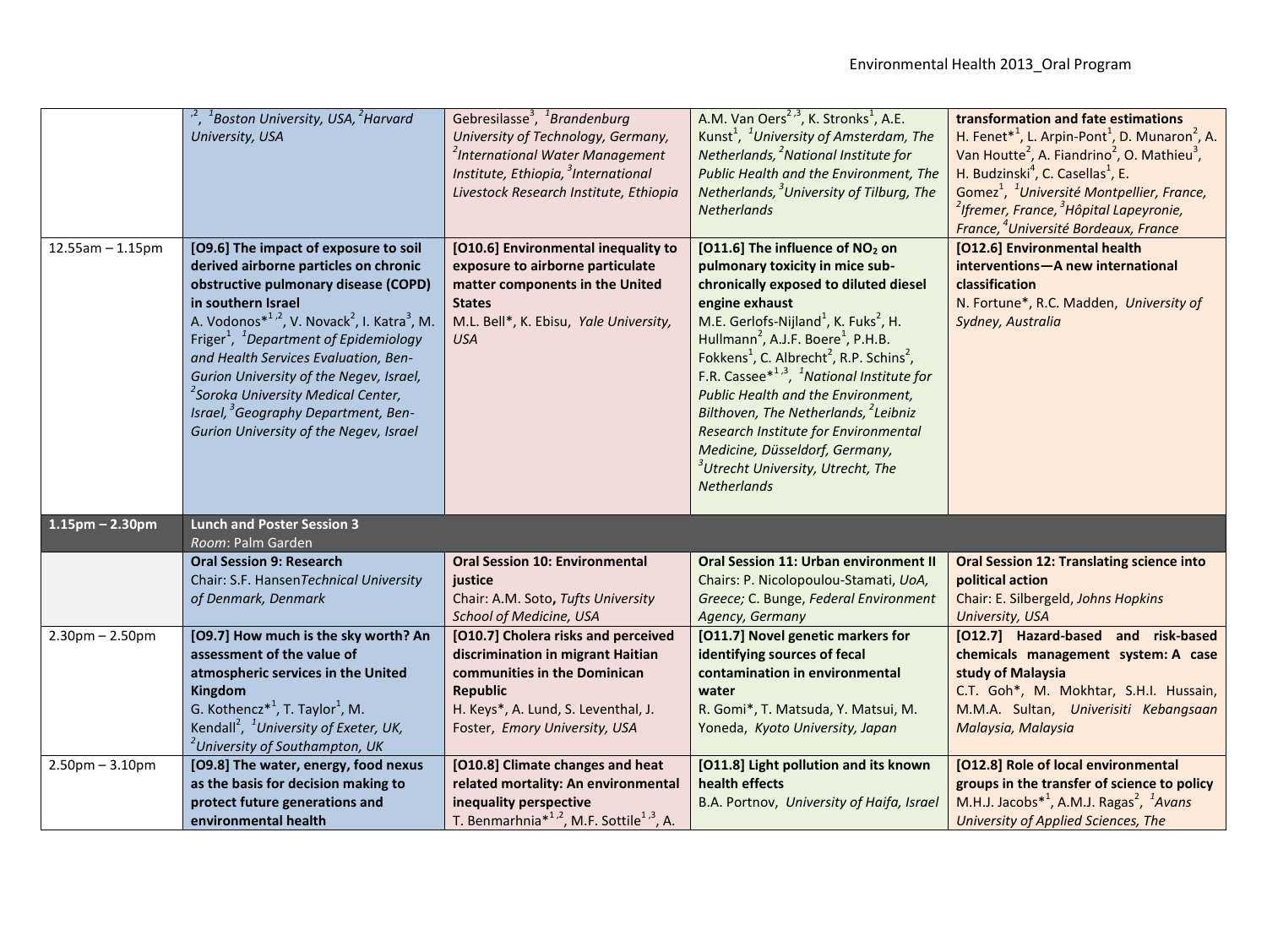|                       | N. Voulvoulis*, J. Bone, M. Head, J.<br>Plant, J. Skolout, M.<br>Vlachopoulou, Imperial College London,<br>UK                                                                                                                                                                                                          | Smargiassi <sup>1,4</sup> , <sup>1</sup> Université de<br>Montréal, Canada, <sup>2</sup> EHESP, France,<br><sup>3</sup> Ouranos / MDDEP, Canada,<br><sup>4</sup> Direction de Santé Publique de<br>Montréal, Canada                                                                                                                                                                                                                                                                                                                                                                                                                           |                                                                                                                                                                                                                  | Netherlands, <sup>2</sup> Open University, The<br><b>Netherlands</b>                                                                                                       |
|-----------------------|------------------------------------------------------------------------------------------------------------------------------------------------------------------------------------------------------------------------------------------------------------------------------------------------------------------------|-----------------------------------------------------------------------------------------------------------------------------------------------------------------------------------------------------------------------------------------------------------------------------------------------------------------------------------------------------------------------------------------------------------------------------------------------------------------------------------------------------------------------------------------------------------------------------------------------------------------------------------------------|------------------------------------------------------------------------------------------------------------------------------------------------------------------------------------------------------------------|----------------------------------------------------------------------------------------------------------------------------------------------------------------------------|
| $3.10$ pm $- 3.30$ pm | [O9.9] Microbial health risks<br>associated with drinking water sources<br>in the Mekong Delta, Vietnam<br>G.W. Wilbers $*^1$ , Z. Sebesvari <sup>1</sup> , A.<br>Rechenburg <sup>2</sup> , F.G. Renaud <sup>1</sup> , <sup>1</sup> United<br>Nations University, Germany,<br><sup>2</sup> University of Bonn, Germany | [O10.9] Toward environmental<br>justice - How local authorities in<br><b>Germany deal with environmental</b><br>inequalities<br>C. Bunge <sup><math>*</math><sup>1</sup>, C. Böhme<sup>2</sup>, T. Preuß<sup>2</sup>, B.</sup><br>Reimann <sup>2</sup> , <sup>1</sup> Federal Environment<br>Agency, Germany, <sup>2</sup> German Institute<br>of Urban Affairs, Germany                                                                                                                                                                                                                                                                      | [O11.9] Optimizing building<br>performance for environmental<br>health<br>D. Bearg, Life Energy Associates, USA                                                                                                  | [O12.9] Success and failure in<br>environmental health policies: The Swiss<br>case<br>J. Forbat, University of Geneva,<br>Switzerland                                      |
| $3.30$ pm $- 3.50$ pm | [O9.10] Training resources for research<br>ethics and cultural competence for<br>environmental health<br>researchers/faculty<br>D. Quigley, Brown Univeristy, USA                                                                                                                                                      | [O10.10] Environmental inequalities<br>in France - A spatio-Temporal<br>analysis conducted at a small<br>geographical level in four french<br>metropolitan areas<br>C.M. Padilla <sup>*1,2</sup> , W. Kihal <sup>1</sup> , B. Lalloue <sup>1</sup><br>$^{3}$ , D. Zmirou Navier <sup>1,3</sup> , V.M. Vieira <sup>4</sup> ,<br>S. Deguen <sup>1,2</sup> , <sup>1</sup> FrenchSchool of Public<br>Health, France, <sup>2</sup> Research institute of<br>environmental and occupational<br>health, France, <sup>3</sup> Lorraine University<br>Medical School, France, <sup>4</sup> Boston<br>University School of Public Health,<br><b>USA</b> | [011.10] Local climate change effects<br>of thermal power plants by remote<br>sensing: A case study of Zonguldak,<br><b>Turkey</b><br>A. Sekertekin*, S.H. Kutoglu, S.<br>Kaya, Bulent Ecevit University, Turkey | [O12.10] Translating documentation of<br>toxics in consumer products into<br>consumer protection legislation<br>M. Green*, C. Cox, Center for<br>Environmental Health, USA |
| $3.50$ pm $- 4.35$ pm | <b>Coffee Break and Poster Session 3</b><br>Room: Palm Garden                                                                                                                                                                                                                                                          |                                                                                                                                                                                                                                                                                                                                                                                                                                                                                                                                                                                                                                               |                                                                                                                                                                                                                  |                                                                                                                                                                            |